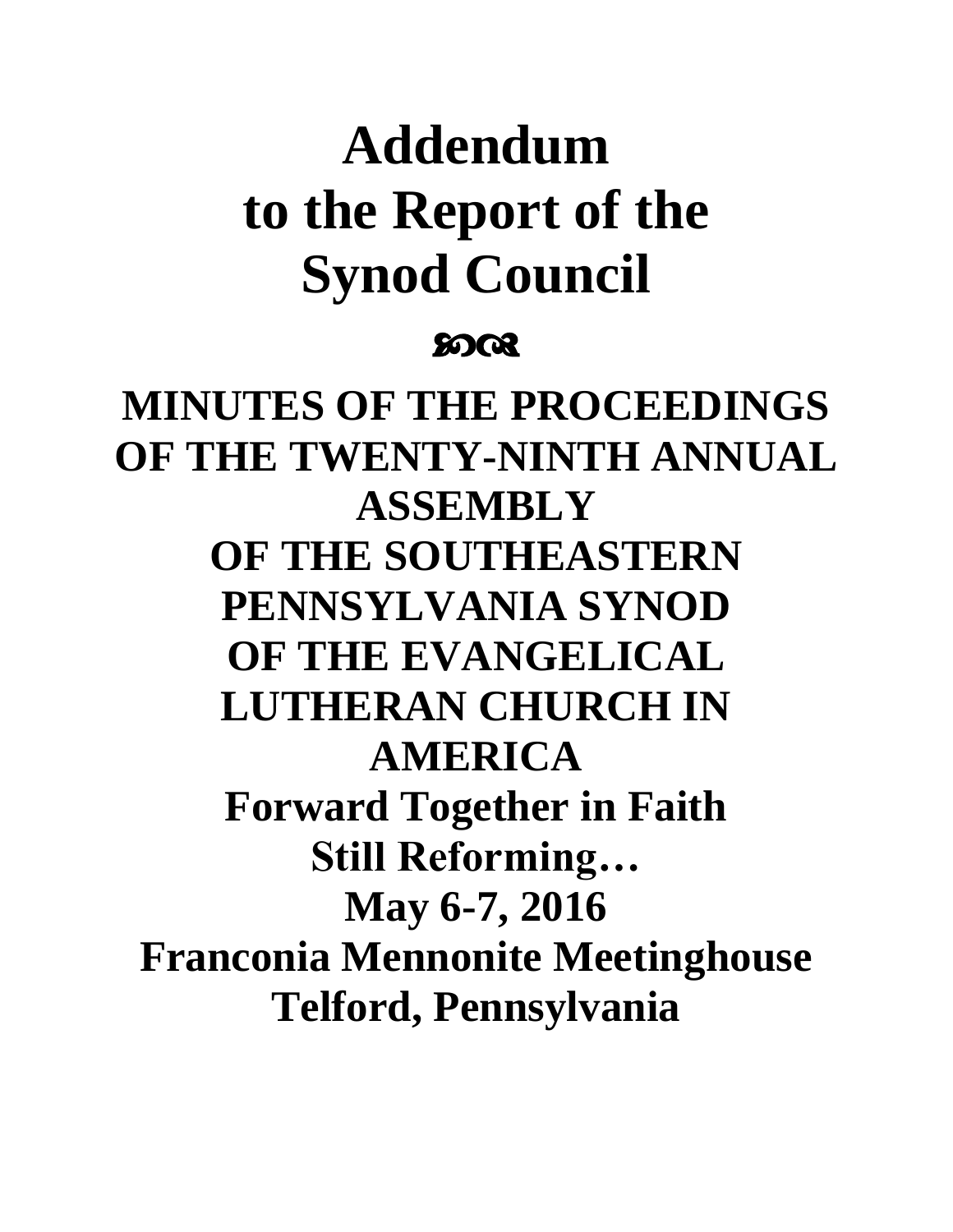## **MINUTES OF THE PROCEEDINGS OF THE TWENTY-NINTH ANNUAL ASSEMBLY OF THE SOUTHEASTERN PENNSYLVANIA SYNOD OF THE EVANGELICAL LUTHERAN CHURCH IN AMERICA**

*Forward Together in Faith Still Reforming…* **May 6-7, 2016 Franconia Mennonite Meetinghouse Telford, Pennsylvania**

#### **Friday Morning, May 6, 2016**

#### **Service of Holy Communion**

The Service of Holy Communion began at 9:30 a.m. The Reverend Claire Burkat, Bishop, Southeastern Pennsylvania Synod, was the Presiding Minister and Preacher; Ms. Tracey Beasley, Vice President, was ill and unable to attend the Assembly, and so the Reverend Martin Seltz, Publisher for Worship, Music and Congregational Life resources at Augsburg Fortress Publishing and a presenter for the Assembly, filled the role of Assisting Minister; Mr. Clarence Smith and Ms Courtney Smith were the Readers, and the Reverend Linnea Clark and Ms Yvonne Lembo were musicians for the service.

The Lessons for the day were Leviticus 1:1-2, 15-18 and 1 Thessalonians 2:1-8. The Gospel for the day was Matthew 22:34-40.

Following the sermon, Bishop Burkat installed the following Rostered Leaders Called to Specialized Ministries: the Reverend Bradley Burke, Assistant to the Bishop for Youth, Young Adult Ministry and Spiritual Formation; the Reverend Ann Confer Martens, Associate Chaplain at the Hill School, Pottstown, PA; the Reverend Patricia Neale, Executive Director of Feast of Justice, Northeast Philadelphia; and the Reverend William Rex, Deployed Port Chaplain in Philadelphia for Seafarers International House.

At the time of the Prayers of Intercession the Assembly commemorated the Synod's Faithful Departed since the last assembly: the Reverend James A. Daniels, the Reverend Ernest G. Schmidt, and the Reverend Edward Treichel.

As part of the worship celebration the choir from Silver Springs – Martin Luther School presented "Every Praise" by Hezekiah Walker.

#### **Bishop Burkat's Sermon**

Loving God, Opening Doors *(excerpts from the Bishop's sermon)*

 "Red doors mean a lot to us as Lutherans. Like Worship, *our* worship, sacraments, sanctuary, an oasis of spirituality in the midst of this crazy world. But when we're in church on Sunday morning or Saturday night, on the other side of that door is FEAR.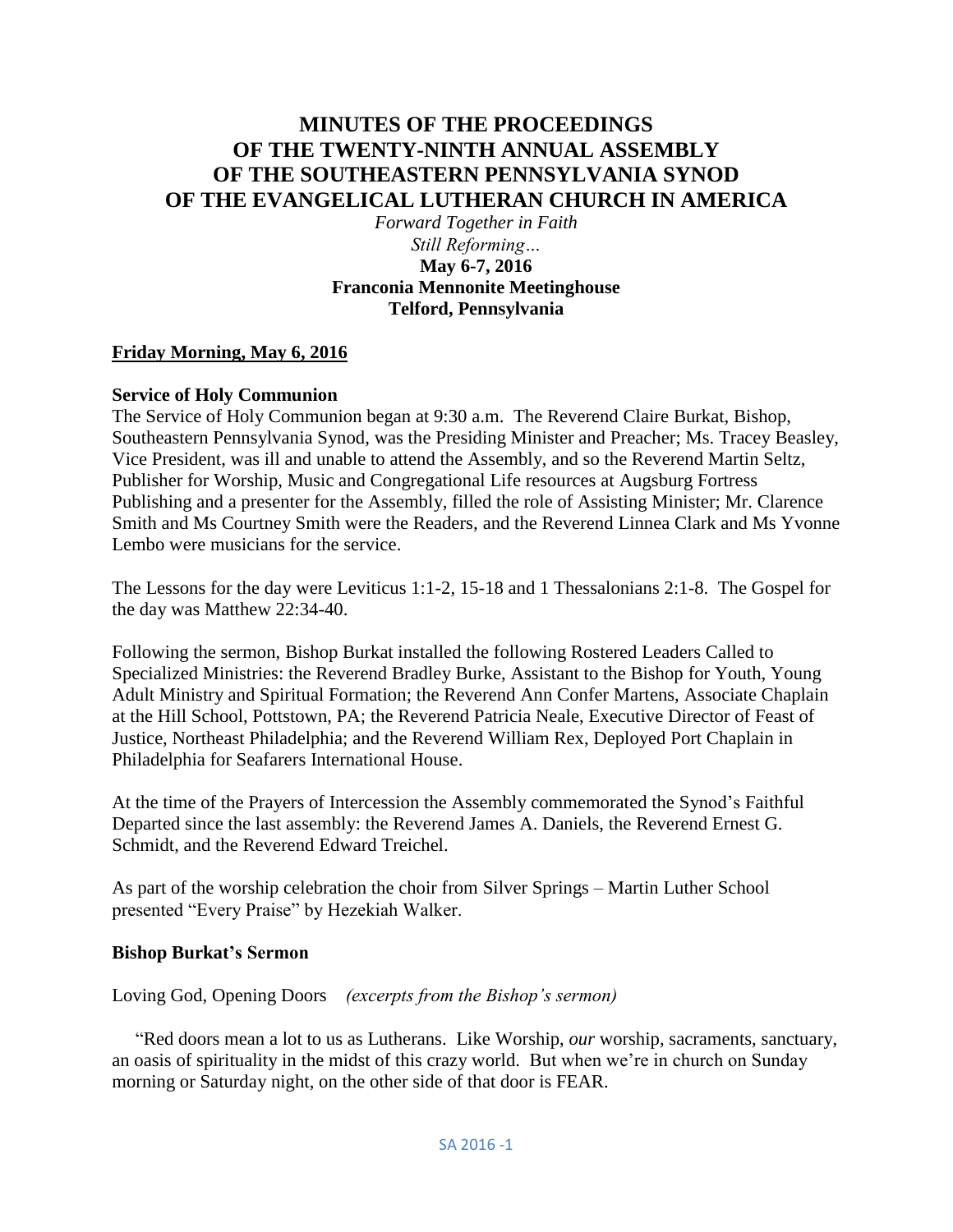I have never heard such disrespectful, insulting and hate mongering rhetoric in my life. I know our founding fathers and mothers had their hateful moments in which juicy betrayals led to loathing and even murder.

 The difference between this moment in American history and previous times of conflict is this: between 24 hour news blasts, social media and constant smart phone updates, you don't have to be in the center of the political ring to get bruised by hate and slimed by venom. No one is untouched - we're all affected. The way public rhetoric is escalating, especially in a presidential election year, 2016 may prove to be *the Year of Fear.*

 From what I understand the percentage of Americans saying that they are afraid for the future of the country is way up. Large portions of the population are extremely vulnerable to fear-based messaging - people of color, Muslims, the LGBTQ community, Immigrants, refugees, and women are all targets of misplaced fear.

 We are gathered today as people of faith belonging to the Lutheran tribe of the Christian tradition, and together we represent thousands and thousands of people of faith who long to hear a word of hope and constructive action. Once again we are called to be a REFORMING People.

 Now more than ever, and this year in particular, we area called to respond to the commandment by our Lord to Love God and also Love our neighbor. This is critical to our desire to love God with all our hearts, souls and minds in order to through HIM bless, heal and reconcile the world. This is the Reformation so needed today. Luther himself insisted that Christ's command to love God and neighbor places demands on me to serve my neighbor in need. Whether I feel like it or not. I have to go outside this door.

 A kind of war has come to our door, to our neighborhoods, to our schools and work places. People are in danger of being killed just for being who God made them to be.

 We live in a culture and a world where what was done to Jesus can be done to any human being - including an Iraqi citizen, or an American citizen; a 17-year-old black boy wearing a hoodie, or a 3-year-old Syrian boy washed up on the shores of Turkey; an undocumented hotel maid or a young woman killed riding her bike in Northern Liberties; a criminal terrorist or an innocent man.

 Reforming the Church also means reforming neighborhoods and relationships. It means getting out of our comfort zones to love our neighbor in the kind of way that makes a difference to the whole community. Just like we are teaching our children to stand up to bullying, we must find our voices and our backbones to stand up to racial, gender, religious, and economic bullying and hateful talk.

 So our task is to answer the prophetic call to justice, and to love and protect our neighbors, *even as they also will love and protect us*…While there is fear on the other side of this door, there is *also* a long line of faithful people who take their religions and traditions outside their houses of worship and out into the world, and are ready to meet us on *the other side of this door*, helping to create on the outside what we preach on the inside.

 Keep your eyes on these doors, today, tonight, tomorrow and in your own church. Watch what God is doing with these doors, with your doors.

 In the meantime attend to your ministry and to your vocation as Christians with confidence, good humor, perseverance, fierce advocacy for justice, and great joy knowing that you are surrounded by the great cloud of witnesses to support and encourage you in Loving God and Loving your neighbor as yourself."

#### **Order for the Opening of the Assembly**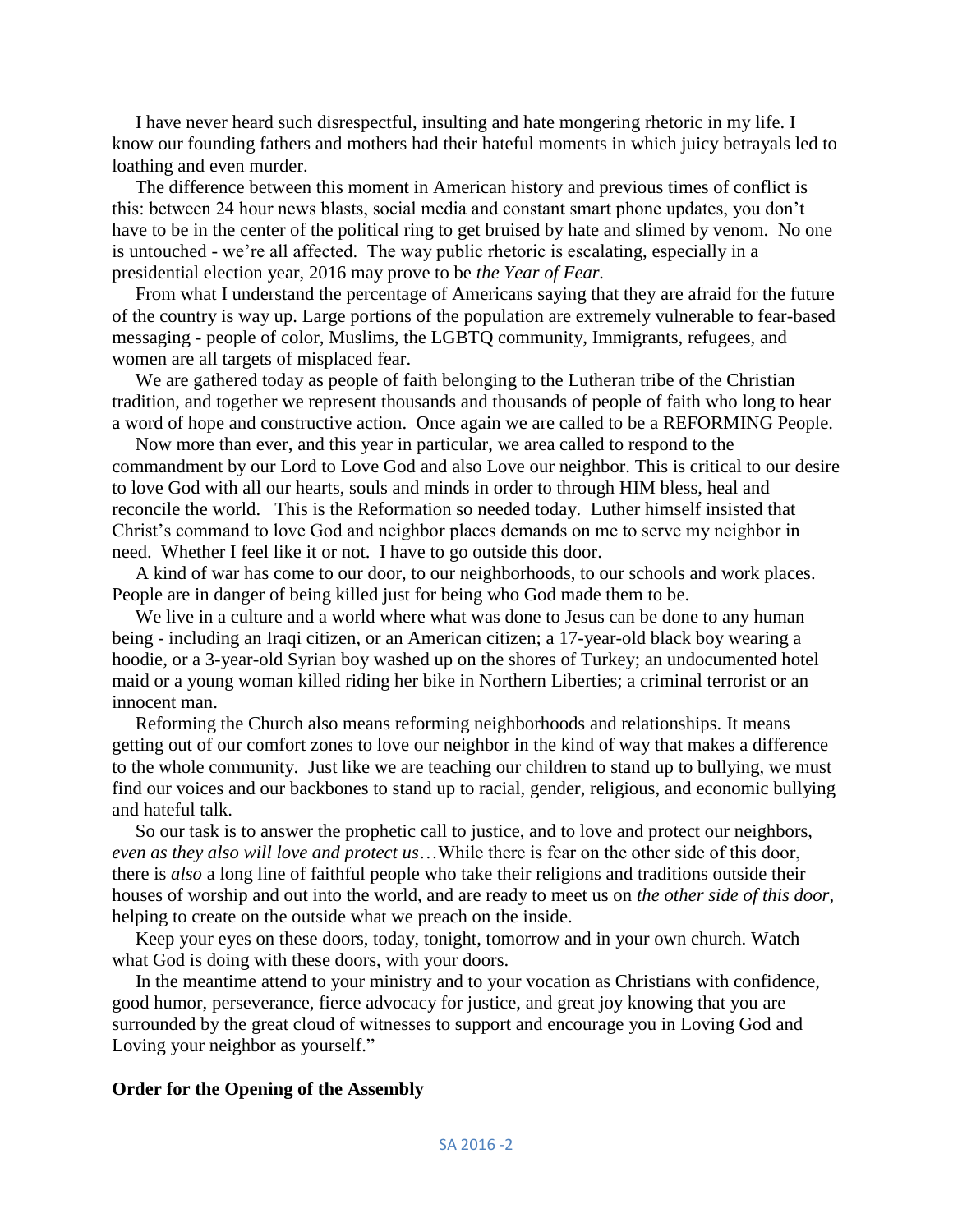At 11:02 a.m. Bishop Burkat led the Order for the Opening of the 29<sup>th</sup> annual Assembly of the Southeastern Pennsylvania Synod, Evangelical Lutheran Church in America.

Mr. Robert Fisher, Assistant to the Bishop for Mission Interpretation and Communications, was asked to play a video showing interviews with various people describing what it is to be the Synod and the Church together.

## **Welcome and Introductions**

Bishop Burkat welcomed voting members and visitors to the Synod Assembly, and especially those for whom this is their first time attending a Synod Assembly.

The Bishop thanked those who led, and will lead worship over the course of the Assembly: Pastor Jennifer Ollikainen, Chairperson, and members of the Assembly Worship Team: Pastor Linnéa Clark, Pastor Linda Manson, and Pastor Bryan Penman.

Thank you to the musicians who are leading us throughout these days: Pastor Linnéa Clark, Ms. Yvonne Lembo and Pastor Tyler Rasmussen.

Thank you to the choir of Silver Springs – Martin Luther School.

Thank you to our prayer pause leaders: Pastor Mukesh Cheedie, Pastor Lynette Chapman, Seminarian Lenny Duncan, Pastor Carlton Rodgers, Mr. Henry Strobel and Pastor Daniel Spigelmyer.

Thank you to our prayer station leaders: Pastor Fritz Fowler, Pastor Stephen Keiser, Pastor Regina Goodrich, Pastor Linda Manson, Pastor Dwight Mason, Pastor Patricia Davenport, Pastor Christopher Weidner, Pastor David Oppold and Pastor Erika Strobel-Wesch And thank you to all 81+ people, who are serving as worship assistants at various times throughout the Assembly.

Bishop Burkat introduced the presenters for the Assembly, our keynote presenter, the Reverend Dr. Kirsi Stjerna, Professor at Pacific Lutheran Theological Seminary, here to share the ways the major reforms of the  $16<sup>th</sup>$  Century affect our lives together as Lutherans in the  $21<sup>st</sup>$  Century, and the Rev. Martin Seltz, Publisher for Worship, Music and Congregational Life at Augsburg Fortress Publishers, here to outline resources to help congregations celebrate the 500th anniversary of the Reformation next year.

Bishop Burkat then introduced the ELCA Churchwide Representative, the Reverend Dr. Albert Starr, Jr., Director, Ethnic Specific and Multicultural Ministries Program Director, African Descent Ministries, and Mr. Clarance Smith, a member of the ELCA Church Council; the Parliamentarian, the Reverend Dr. Larry Smoose; the Regional Representative of Portico Benefit Services, Ms. Barbara Debski; the Mission Investment Fund Representative, Mr. Gerry Lauro; Synod Officers and Synod Council members; and the Committee of Deans.

The Bishop expressed her thanks on behalf of the Synod to the Reverend Ellen Meissgeier for her service as the Director of Mobility. Pastor Meissgeier has stepped aside from serving in this role. The Bishop also thanked the Reverend Marcia Bell for agreeing to serve in this important position for the Synod. She expressed her thanks to Mr. Bill Harp for his work in the Synod office on these important and confidential matters, and thanked the Reverend Donna Wright for agreeing to serve as the Chairperson of the Transitional Ministry Team.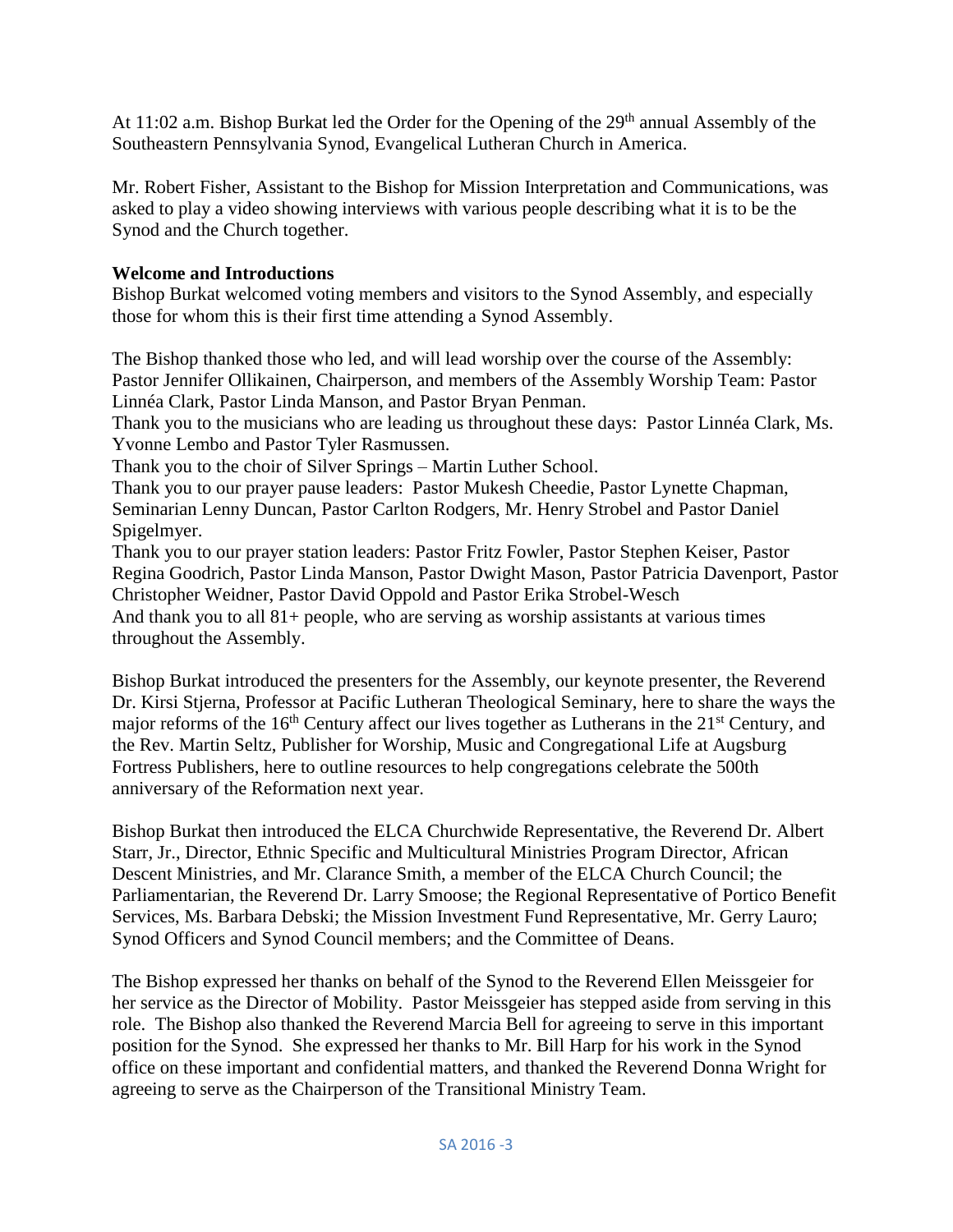She invited rostered leaders, new to the synod since the last assembly, to introduce themselves.

#### **Report of the Registrar**

Ms Cynta Outterbridge, Registrar, reported that the total number of voting members was 467, the total number of voting members registered was 401, and the number of voting members needed for a quorum was 234. Bishop Burkat declared a quorum.

#### **Report of the Secretary**

The Reverend Karl Richard, Secretary, presented, and the assembly approved, the proposed program as printed in *The Bulletin of Reports*. He then presented as information the Rules of Procedure as printed in *The Bulletin of Reports.* By common consent, the assembly approved the following rule: "The Synod Assembly shall limit each speaker from the floor to two minutes, alternating *for* and *against* whenever possible, and allowing someone who has not spoken on a particular issue from the floor to speak before someone speaks a second or additional time."

He reported that the Synod Council approved the minutes of the  $28<sup>th</sup>$  annual assembly on June 9, 2015.

He presented as information the reports of the various committees, task forces, organizations, and institutions of the synod.

Secretary Richard then presented, on behalf of the Synod Council, a proposal to amend the Constitution, By-Laws and Continuing Resolutions of the Southeastern Pennsylvania Synod of the ELCA by deletion of the by-law regarding the Dean of Interim Ministry:

**S12.01.12.** The interim pastors rostered in this synod in assembly shall elect a dean, who shall be an interim pastor under call by the Synod Council, or actively seeking placement for an interim call, serving within the territory of this synod. The term of the Dean of Interim Ministry shall be the same as specified in 12.01.13. It is understood that the Dean of Interim Ministry advises, assists, and confers with the Bishop of the Southeastern Pennsylvania Synod as specified in S12.01.14 and relates to, consults with, and convenes the Interim Ministry gatherings of this synod. In the event of a vacancy in the office of the Dean of Interim Ministry, the interim pastors rostered in this synod in assembly shall elect a dean for a new three-year term.

**S. A. 16.05.01 Whereas the number of trained Interim Pastors has decreased over the past decade, and** 

**Whereas the way in which we are approaching the Interim process has changed, utilizing more part-time persons, including lay persons, as consultants in the process, and Whereas the Synodical Staff position which oversaw personnel aspects of the Interim Pastors no longer exists, and** 

**Whereas the Bishop of this Synod needs the ability to have oversight of the personnel issues related to Interim Pastors and flexibility over how to best receive the insights of Interims in the Mobility process, and**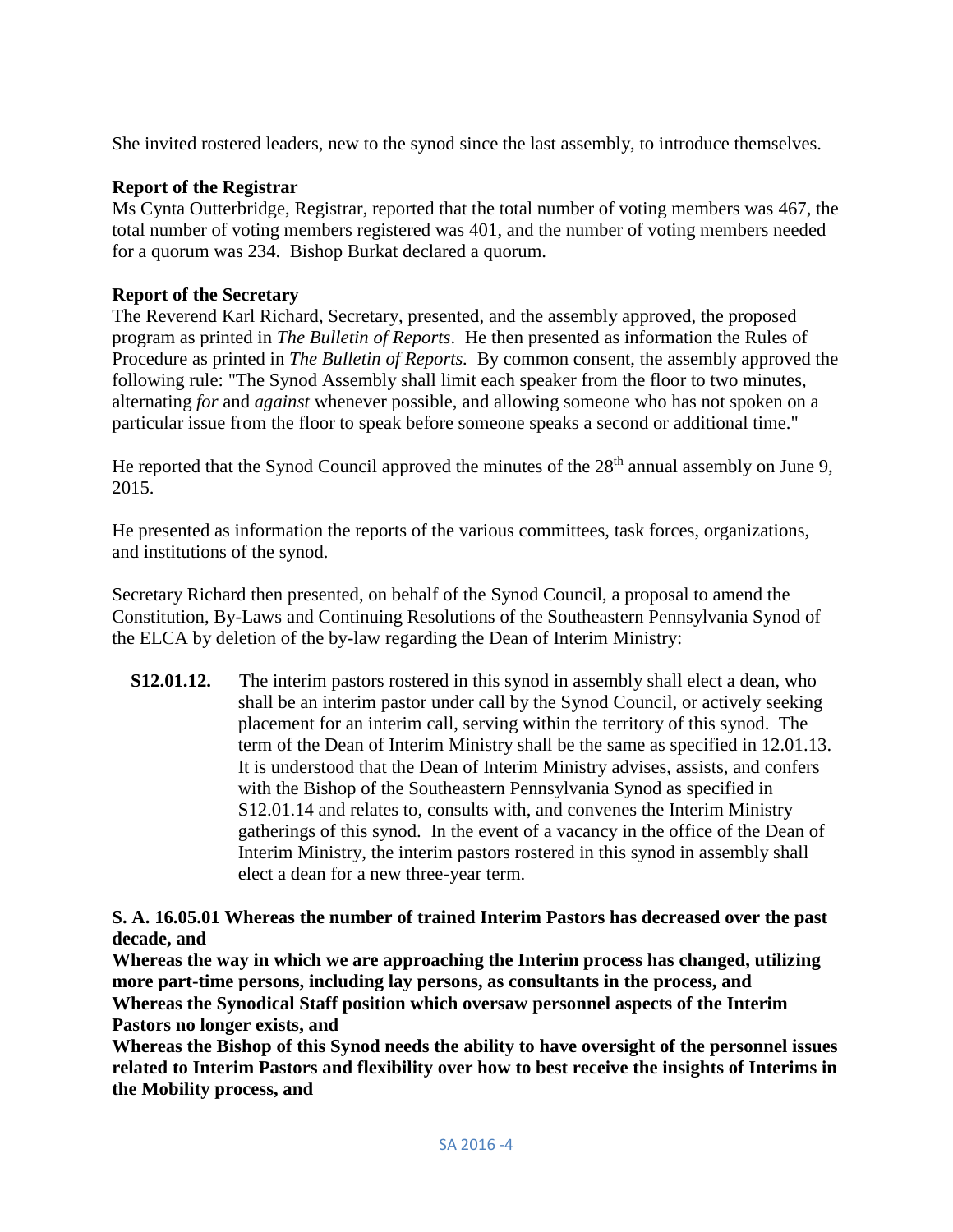**Whereas this may be more effectively accomplished through an appointed person as Director of Interim Ministry rather than in the current configuration of a Dean of Interim Ministry,**

#### **THEREFORE BE IT RESOLVED that the Southeastern Pennsylvania Synod in Assembly amend the Constitution, By-Laws and Continuing Resolutions of the Southeastern Pennsylvania Synod of the ELCA by deletion of by-law S12.01.12.**

The Reverend Serena Sellers, pastor of Peace, Tohickon asked if this would remove all reference to representation of Interim Ministry at the Dean's meeting from the Synod Constitution.

Secretary Richard responded that it would remove reference to such representation from the constitution and by-laws, but that it is the intention that the Director of Interim Ministry would be present at the Committee of Deans as was the Dean of Interim Ministry.

The Reverend Donna Wright, Interim Pastor at Holy Trinity, Wallingford, spoke in favor of the resolution, expressing her appreciation for the give and take that occurs between the Interim Pastors and the Bishop, and the way in which the Bishop takes the concerns of interim ministry seriously.

An affirmative vote of two-thirds vote is needed to amend the constitution and by-laws.

## The Synod Assembly adopted the resolution

## **Report of the Nominating Committee**

Ms. Joyce Brown Adams, chair of the Nominating Committee, presented the report. She stated that nominations may be made from the floor for all positions being considered at the Assembly.

## **TICKET 1 – Consultation Committee – clergy** (one to be elected for a term ending 2020)

The committee nominated the Reverend Sandra Brown, Peace, Bensalem. The Reverend Leslie Richard, Grace, Broomall nominated the Reverend Raymond A. Miller, St. John, Quakertown.

With no other nominations, Bishop Burkat declared Ticket 1 closed.

## **TICKET 2, Synod Council – clergy** (Three to be elected for terms ending 2019)

The committee nominated the Reverends Sarah Anderson-Rajarigam, Grace, Drexel Hill; Regina D. Goodrich, Mediator Lutheran; David Charles Lutcher, Grace, Hatfield, and Dwight Mason, Good Shepherd, Philadelphia.

There were no nominations from the floor. Bishop Burkat declared Ticket 2 closed.

## **TICKET 3, Synod Council – Delaware Conference Representative (Lay, Man)** (One to be elected for a term ending 2019)

The committee nominated Mr. David Ehret, Grace, Broomall.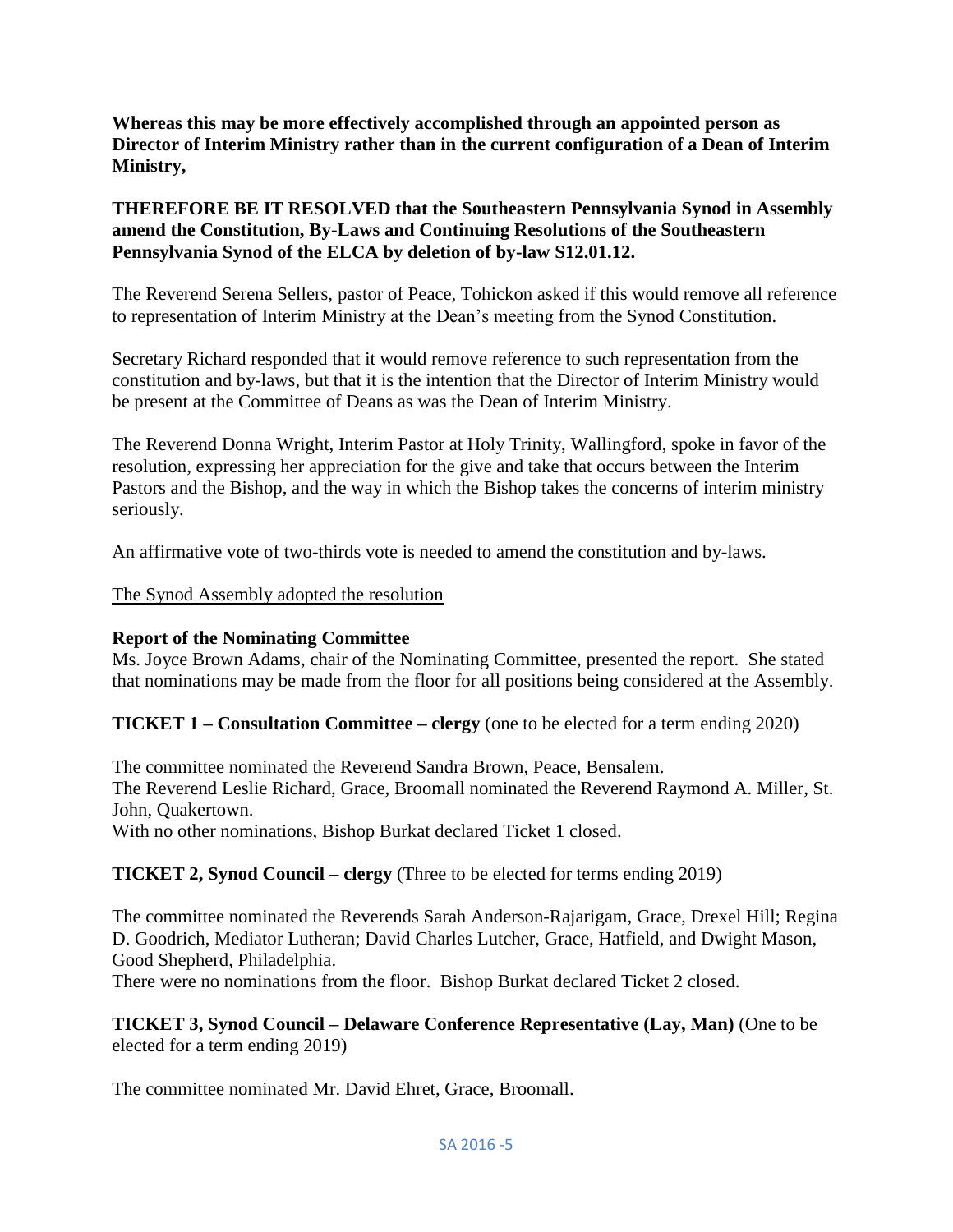There were no nominations from the floor. Bishop Burkat declared Mr. Ehret elected.

**TICKET 4, Synod Council – Northeast Philadelphia Conference Representative (Lay, Man)** (One to be elected for a term ending 2019)

The committee nominated Mr. Adam Clark, Zion, Olney. Mr. Thomas Salber, Prince of Peace, Philadelphia nominated Mr. William Graham of Prince of Peace Lutheran, Philadelphia. With no other nominations, Bishop Burkat declared Ticket 4 closed.

**TICKET 5, Synod Council – Upper Montgomery Conference Representative (Lay, Woman)** (One to be elected for a term ending 2019)

There were no nominations brought forward. There were no nominations from the floor. Bishop Burkat stated that this ticket will be referred to Synod Council, which will fill the position.

**TICKET 6, Synod Council – Lay Man at Large** (One to be elected for a term ending 2019)

The committee nominated Mr. Amos Garsaynee, St. John, Folcroft, and Mr. John Ungerman, St. James, Pottstown. There were no nominations from the floor. Bishop Burkat declared Ticket 6 closed.

**TICKET 7, Synod Council – Lay Woman at Large** (One to be elected for a term ending 2019)

The committee nominated Ms Joyce Brown Adams, Faith Immanuel, East Lansdowne; Ms Julie Funk, Living God, Honey Brook; Ms Doreen Kinzler, St. John, Philadelphia; and Ms Sandra Zimmerman, St. John, Phoenixville.

There were no nominations from the floor. Bishop Burkat declared Ticket 7 closed.

#### **TICKET 8, Synod Council – Young Adult Lay Woman** (One to be elected for a term ending 2019)

The committee nominated Ms Jessica Smith, St. John, Center Square. Ms Emily Fowler, St. Luke, Devon, nominated herself. With no other nominations, Bishop Burkat declared Ticket 8 closed.

#### **TICKET 9, Synod Council – Young Adult, Lay Man** (One to be elected for a term ending 2019)

The committee nominated Mr. Emanuel Alves, Holy Communion, Philadelphia. There were no nominations from the floor. Bishop Burkat declared Mr. Alves elected.

#### **TICKET 10, Youth Representative, Lay Woman** (One to be elected for a term ending 2018)

There were no nominations brought forward.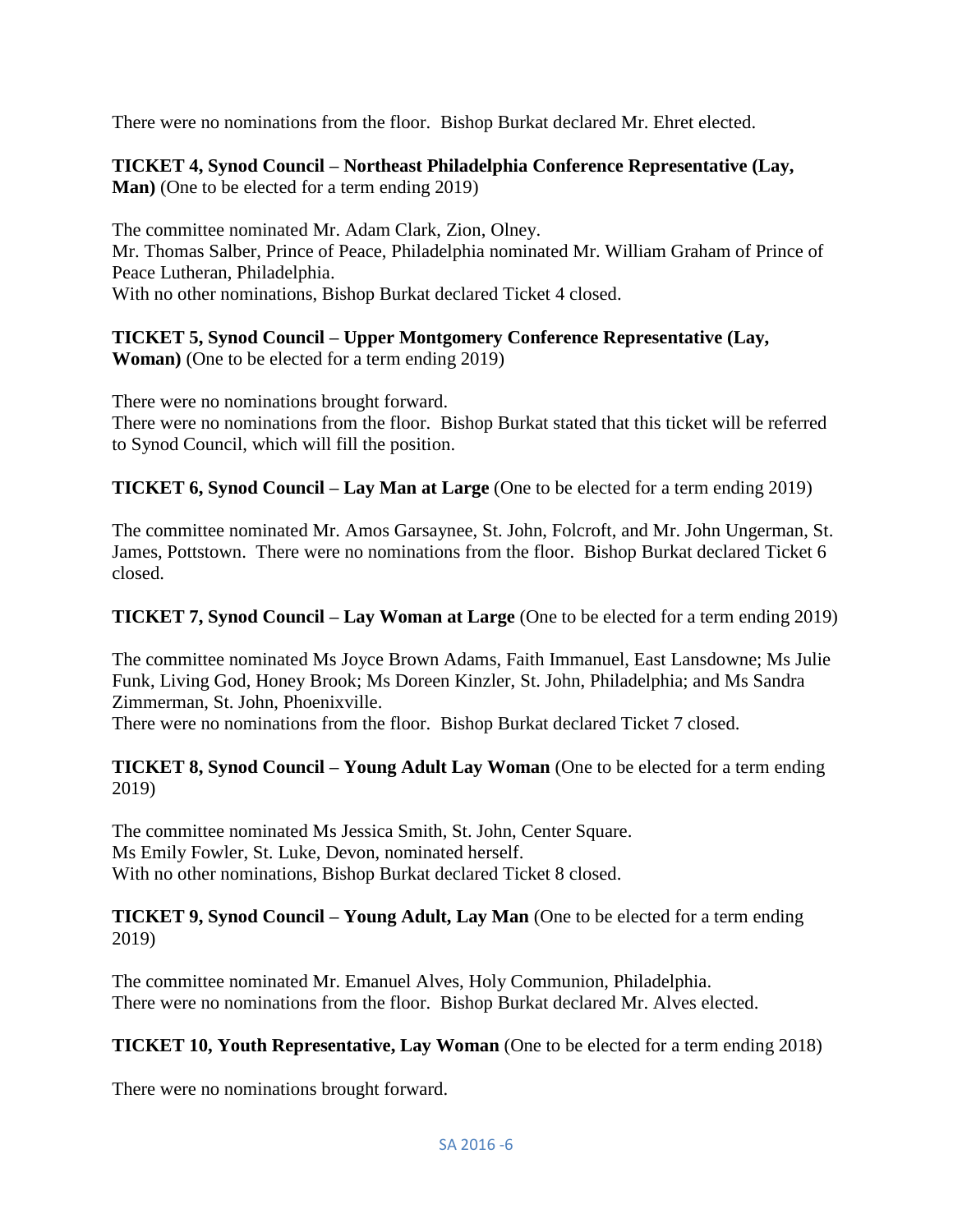There were no nominations from the floor. Bishop Burkat stated that this ticket will be referred to Synod Council, which will fill the position.

## **Forward Together in Faith Campaign Report**

The Reverend Brian Penman, St. Mark, Conshohocken, spoke about the Forward Together in Faith Campaign, and why we need to think differently.

He pointed out how over the years we have changed the ways we try to grow the Church. In the  $16<sup>th</sup>$  century, we tried to grow the church through indulgences. In the  $17<sup>th</sup>$  and  $18<sup>th</sup>$  centuries we tried colonization and deploying missionaries. In the  $20<sup>th</sup>$  century we relied on Sunday schools and denominational loyalty. What do we do in the  $21<sup>st</sup>$  century? These are challenging times to be church, at least the way we have been used to doing church. But the Spirit is still moving among us, using us, and calling us into the future. We are being called Forward Together in Faith to witness to the gospel in new ways - called to connect, innovate, communicate and equip.

Pastor Penman shared how last year we gave gifts to begin this process. In the area of communicating, Faith Philadelphia won the gift of a communications audit. They started learning how to use social media to get word out to the community about their ministry.

In the area of connections, St. Philip and Christ the King deaf Church began a ministry to refugees. A check was presented by Pr. Penman for their ongoing work in this area.

The Mission Assessment Profile, a successor to the Church Assessment Tool, now has Navigators available to assist congregations as they develop their missional plan. University Lutheran shared how the MAP process has had an impact on their ministry. It assisted them in the call of their new pastor, their council learned of a desire to pair with other congregations, and the council now alternates council meetings from business one month to visioning the next. Pr. Penman then introduced several new grants which congregations can enter a drawing to win. There is a \$1,000 networking grant for a training of your congregation's choice, another \$1,000 grant innovation grant to try something new, a free communications audit, or a free Ministry Assessment Profile for your congregation.

The goal is to help congregations do ministry in this century. It is not a great time to *do* church, it is a great time to *be* church, as God is moving us Forward Together in Faith.

## **Keynote Presentation**

Bishop Bukat welcomed the Reverend Dr. Kirsi Stjerna as our Keynote presenter.

The Rev. Dr. Kirsi Stjerna is a native of Finland, and an ordained pastor of the Evangelical Lutheran Church in America and of the Evangelical Lutheran Church in Finland. She currently serves on the faculty at Pacific Lutheran Theological Seminary of California Lutheran University in an endowed chair for the First Lutheran, Los Angeles/Southwest California Synod Professor of Lutheran History and Theology.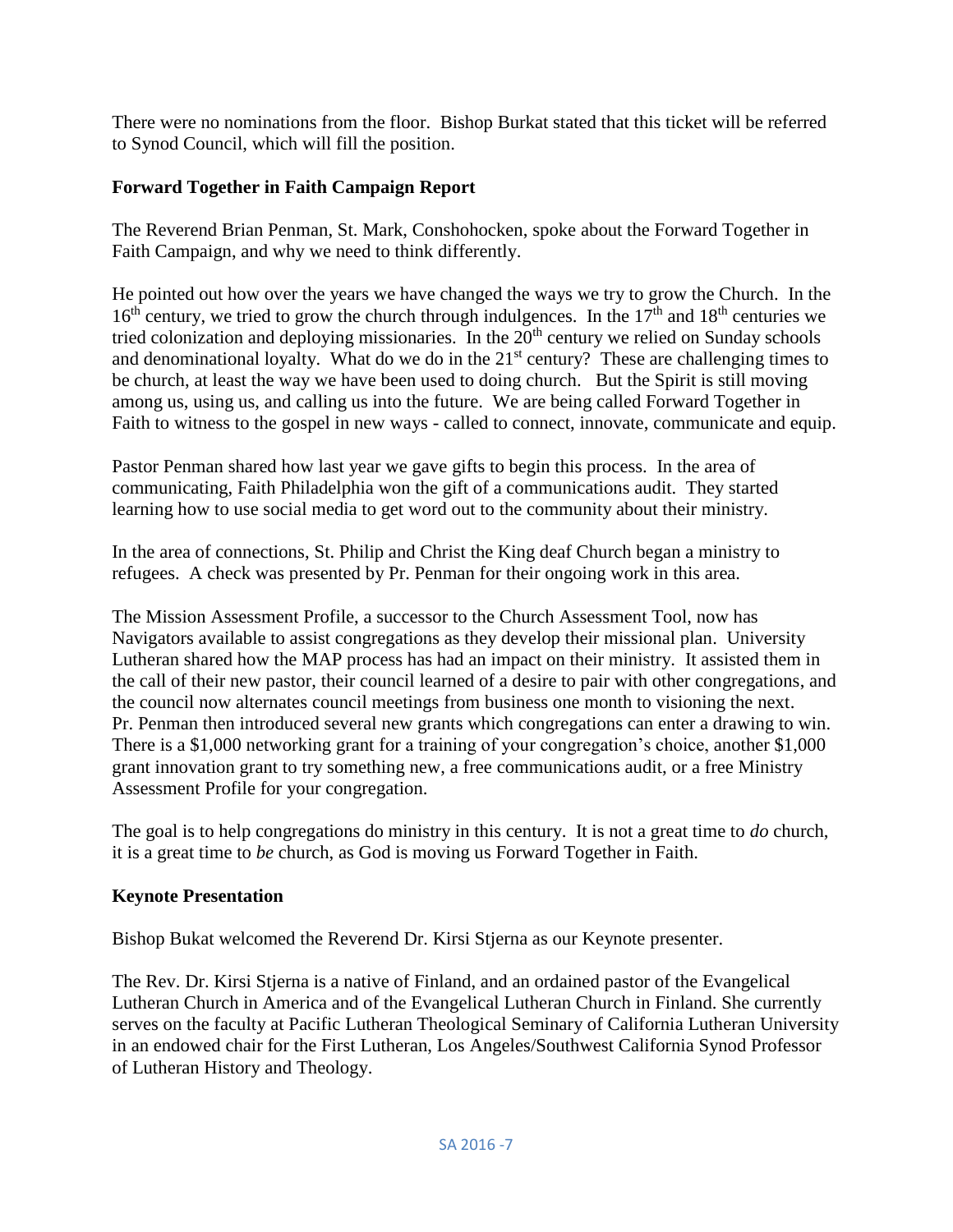Dr. Stjerna previously served at the Lutheran Theological seminary at Gettysburg as Professor of Reformation Church History and Director of the Institute for Luther Studies and Luther Colloquy. Dr. Stjerna will continue in her appointment as Docent in the Theological Faculty at the University of Helsinki. Dr. Stjerna received her Ph.D. degree in Religious and Theological Studies in 1995 from Boston University.

Dr. Stjerna said she is happy to be here. It was difficult to leave Gettysburg to move to California, but she is glad to be invited back home to Pennsylvania. She shared greetings from the students and faculty of Berkley; from Gettysburg, where here family is (her husband and their dog) and from Finland.

Dr. Stjerna has many connections to Philadelphia. She had her first teaching position at the Lutheran Theological Seminary at Philadelphia, her daughter is a student at Temple, and two years ago, Dr. Stjerna became citizen of the United States right here in Philadelphia.

Dr. Stjerna then began her reflections on the Reformation.

We are Reformation People. Martin Luther and Katarina von Bora, men and women of faith, were and are about reformation.

The Reformation was a Word Event.

Proclamation of the Word was central. You need to come to worship. You need to see worship as a vibrant part of your life. We need to HEAR the word, not just see the liturgy.

Placing the Word of God, the Bible, in the hands of people was critical. While Luther and the reformers had the printing press and other means to reproduce the Bible, it was illegal for many years. By contrast, we have many bibles we do not open or use, when they were seen as a **gift** in Luther's day!

The Bible needs to be in language that people can understand. Luther felt a need to use his schools as a translator to make sure the people could understand the Word. We need to keep teaching with fresh interpretation.

Reformation as a Word event led to Education – a reformer who studied with Luther and Melancthon felt the need to bring the Bible to Finland, but there was no written Finnish language at that time. So he created a written version of the heretofore only spoken language and taught it so that people could read the Bible.

Reformation as a Word event calls for the Eradication of poverty – "There should be no beggars among us." A woman picked up on the idea of hymns as a way to convey the word of God, so she wrote songs to make connection between faith and life, writing hymns about childbirth and death.

The Reformation led to Spirituality being reformed.

Recognizing we are justified by grace, that we are all *"simul justus et peccator"* allows us to see the grace that comes to us through the Word. It leads us to see the holiness of all aspects of life. Luther would say that when a wife cares for her baby, this is a holy thing, and a father washing diapers not an effeminate fool, but God smiles because he does so in Christian love.

A living and present sense of the holy in all life led to the renaming of God's Real presence. It meant equality and empowerment of all people. This awareness of our common humanity and equality before God is why Luther insisted that all receive bread *and* wine.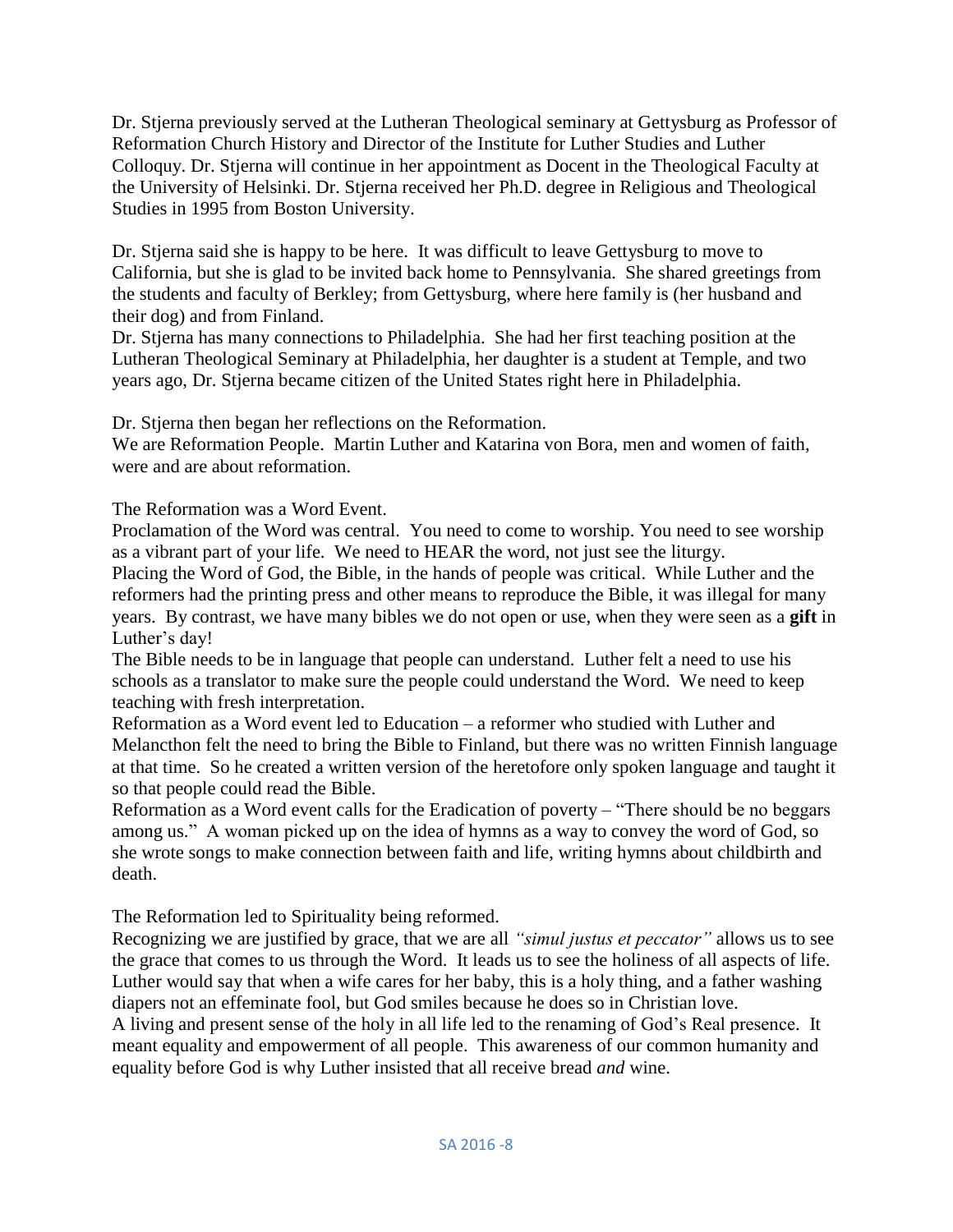This equality called for the teaching of all – girls and boys, peasants and wealthy. There became a need for an educated ministry so that the Word is honored and well taught. The Bishop's role was for the unity of church, and the teaching of the faith. The Catechisms were handbooks for spirituality – both the Small and the Large for quick and in depth study. The catechism is meant for daily use. Luther used this to give us building blocks to continue to build in faith. Luther was a very spiritually enlightened man.

#### The Reformation redefined Sexuality and Marriage

Luther and the reformers held an appreciation of life as "imago Dei." This led to an appreciation of sexuality as God's gift. There was recognition of holiness in human relations. All should have right to marry, not be forced to choose between family and faith. Marriage is not a sacrament, but a human contract. If not sacrament, what is church's role? To bless and to pray.

#### The Reformation occurred because of Biblical Interpretation

The Reformer's bottom line: "I want to instruct and console consciences, and advise them as much as I can." To do this Luther had to read his bible differently, listen to people, read the Bible again, see new things, and interpret for the people. This process of Biblical interpretation caused Luther to start reading with new eyes. It leads to constantly retranslating the text in light of the current circumstance. It leads to challenging tradition, and at times challenging leaders. It led to the awareness that grace is free, and in that grace, Christians are free. And as people freed by Christ, they are to free others.

Bishop Burkat thanked Dr. Stjerna for her presentation, and then called on the Reverend Mukesh Cheedie, pastor of Emmanuel, Souderton, to lead the Assembly in prayer, after which the Assembly recessed for lunch until 2:00 p.m.

#### **Friday Afternoon, May 8, 2015**

#### **Prayer**

The Reverend Lynette Chapman, pastor of Trinity Quakertown, led the Assembly in prayer.

#### **Balloting**

The Reverend Rebecca Eisenhart, Chairperson of the Committee on Elections, explained the balloting procedure. The assembly then cast votes for Ticket 1, Ballot 1; Ticket 2, Ballot 1; Ticket 4 Ballot 1; and Ticket 8, Ballot 1.

#### **Lutheran Theological Seminary at Philadelphia**

Bishop Burkat introduced the Reverend Dr. David Lose, president of the Lutheran Theological Seminary at Philadelphia to speak about the new venture with the Lutheran Theological Seminary at Gettysburg.

President Lose began his remarks with a short video, "Behold I am doing a NEW THING."

There are five things I want to share: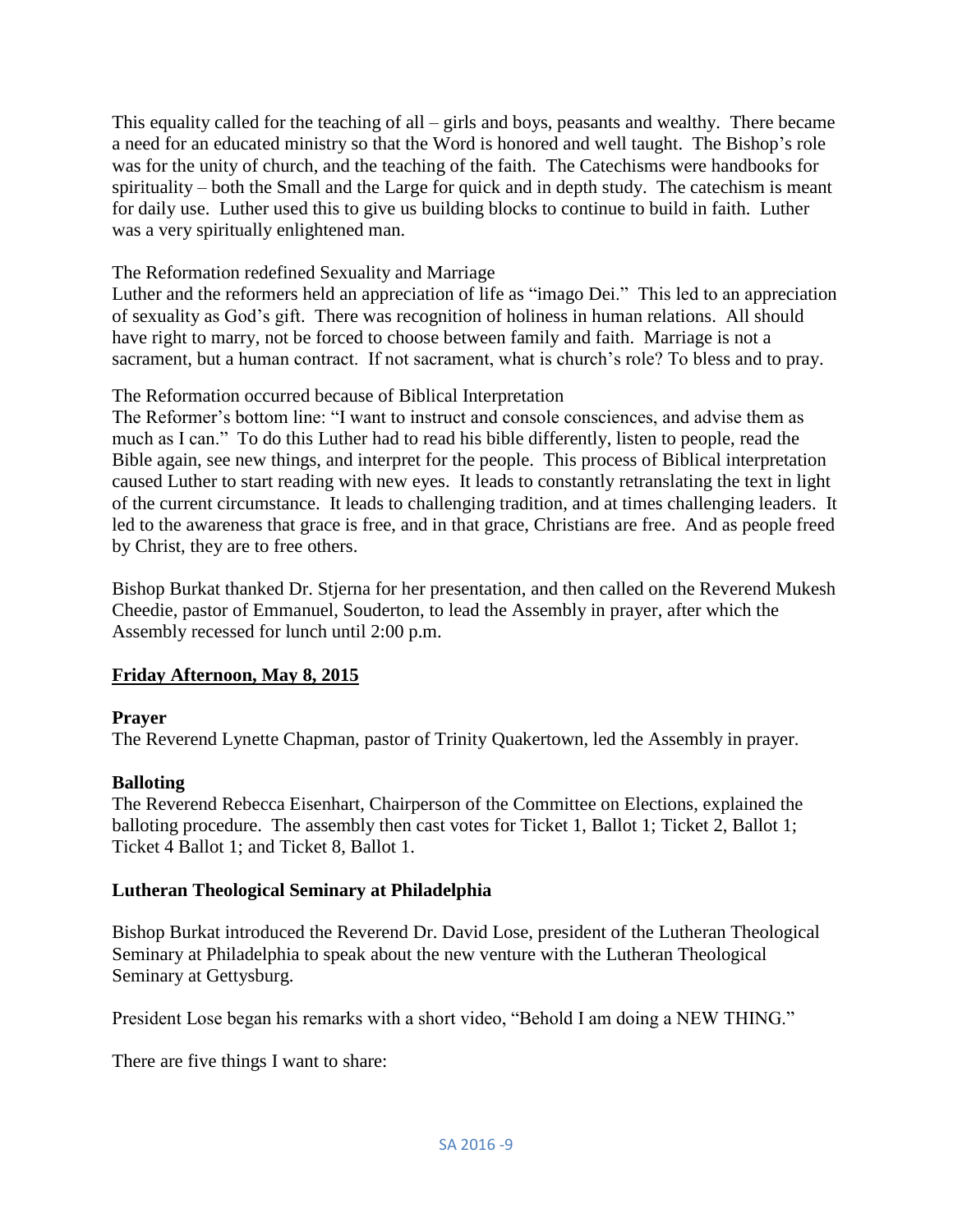First of all, thanks. Thank you from the students, the staff and the faculty of both schools, but especially the seminary in Philadelphia. Thank you for your support, for your gifts, and for your prayers. It is both a disruptive and exciting time. We covet your prayers as we move into a future that is hopeful, but not yet determined.

Second, the work thus far is going very well. We have eight working groups with a Steering committee overseeing it. We are on track with our creditors and have had encouraging words from the Pennsylvania Department of Education. We are on track to open this new venture by next summer. Both boards voted unanimously to continue the work that has been begun.

Third, why are we doing this? We are working to respond to the need to develop new leaders for the Church. Across the Church there are 600 unfilled pastoral calls. This number represents just the ordained positions, and not the other leadership needs of the Church. We anticipate this number to be 1,000 by the end of the decade. We have never needed trained leaders more. But we cannot afford to train leaders in the way in which we have been. The way in which we are currently configured is financially unsustainable.

Fourth, the hope for this venture is to train leaders to respond to the new reality of this century. We are looking to create leaders that are responsive to the world, and do so in a way that is fiscally viable. We are trying to make the process more accessible and affordable through co-op programs where students will serve in a congregation for a half week and be in full-time study the other half, distributive learning programs that allow people to remain where they are while studying for ministry, full scholarships for all ELCA candidates, and matching contributions made for students of other denominations.

Fifth, we ask for your support. We ask for your prayers and encouragement, but we especially need your financial support. We can't just sponsor "our" students; we need to support leaders for the whole Church. We need to identify and encourage people to enter leadership in the Church. If each congregation could give \$20 a week from their offerings it would make a huge difference in making leadership development possible.

Thank you, and thank God for what God is doing through you.

#### **Reformation 500**

Bishop Burkat invited the Reverend Stephen Godsall-Myers to share an update from the Reformation 500 committee.

Pr. Godsall-Myers said we are still looking for 95 likes on Facebook page! The committee encourages people and congregations to share with others what they are doing to celebrate the Reformation. One of the things we are doing as a Synod is coordinating another trip to Germany. He invited the Reverend Soenke Schmidt-Lange, coordinator of the trip, to come forward and describe it.

Pr. Schmidt-Lange shared there is a group of 21 from 8 congregations who have signed up to go to "Lutherland." There is still space available. This will be a well-organized tour with fine accommodations, and it is quite economical. You will get to see Leipzig, Erfurt, Halle (the home of Muhlenberg) and Wittenberg. The tour will be led by Pr. Schmidt-Lange and his wife Ann, so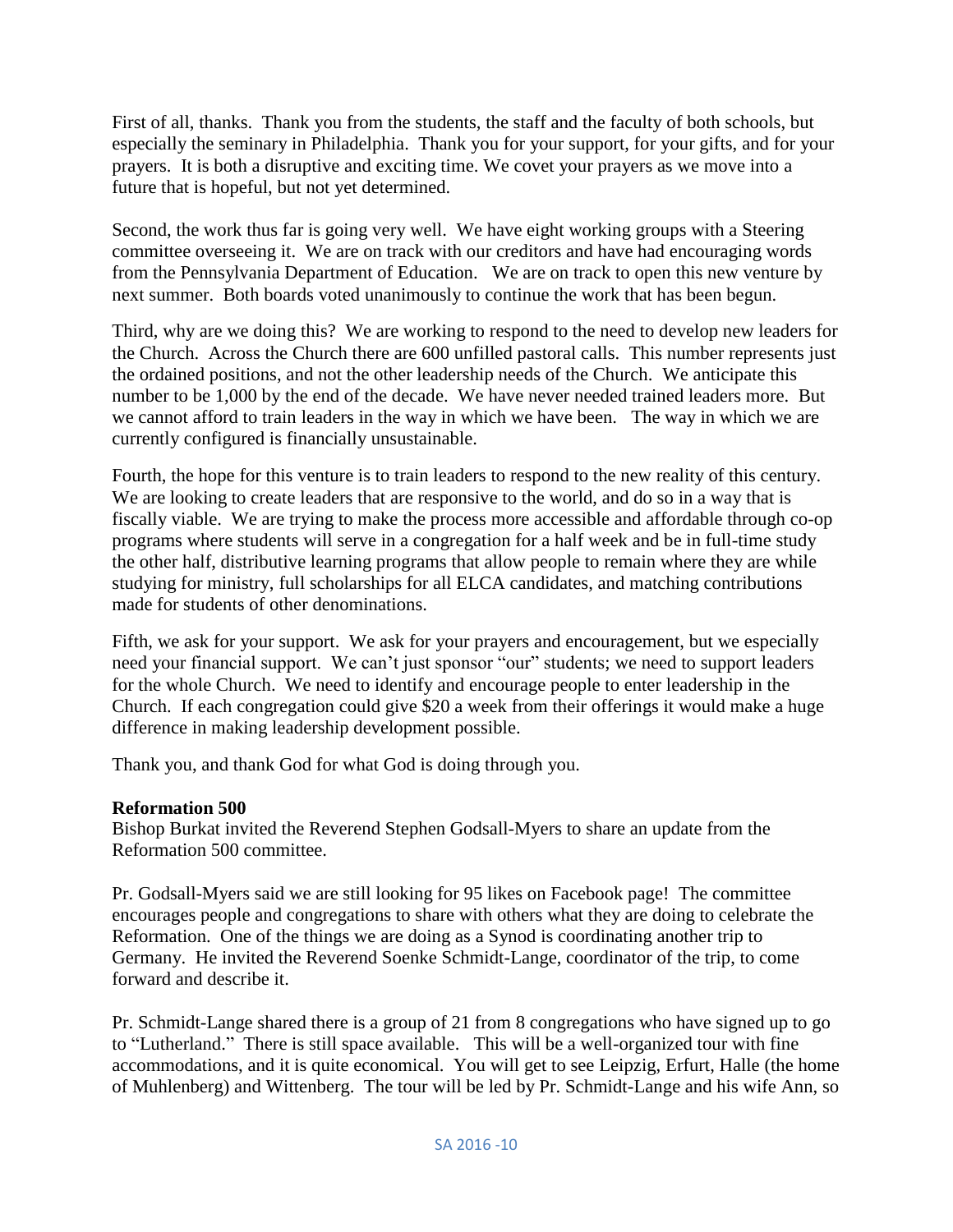you will be able to understand everything that is said. We will be celebrating the past, but learning how to meet the culture of our time with a sense of reformation.

If you would like more information, have an idea, want to be a part of our team, or wish to share what you are doing, contact Pr. Godsall-Myers at [wittsgm@gmail.com.](mailto:wittsgm@gmail.com)

## **Recognition of Distinguished Alum**

Bishop Burkat noted that this year at the seminary our former Bishop, the Reverend Roy Almquist, was recognized as a distinguished alum of the Lutheran Theological Seminary at Philadelphia. The Assembly expressed its appreciation with applause.

## **Report of the Treasurer**

Ms Janet Huber Neff, Treasurer, highlighted portions of the *Financial Statements and Report of Independent Certified Public Accountants,* for the fiscal year ending January 31, 2016.

At the end of our fiscal year we have total cash and investments of \$1,874,774. Our total net assets are 2,890,610. These are distributed among the three funds we have to operate the Synod: unrestricted, \$1,772,697; temporarily restricted, \$414,998; and permanently restricted funds, \$702,915.

The Unrestricted Fund includes the operating fund, the Fund for Mission, real estate, and miscellaneous ministries. The Temporarily Restricted Fund is basically "in and out" as we receive money for a particular purpose and expend it as the event comes along. The Permanently Restricted Fund includes money we receive from interest on Trusts, designated for particular purposes.

## Receipts:

The amounts we received over the fiscal year include Mission Support from congregations of \$1,970,306, which is down form last year. Other Contributions of \$452,193 from some trusts, the All Saints appeal, grants and miscellaneous receipts. Registration Fees of \$189,055 for the Assembly, the Bishop's Convocation, and various Youth events. Investment Income of (\$8,110), a negative this year as the value of our assets has declined. Receipts from the Sale of Properties of \$188,000.

For your information, we have sold the property of the former Redeemer, East Falls for a net revenue of \$435,000 and we just sold the property of the former Messiah, Newtown Square for a net revenue of \$788,000. 15% will go to the operating fund. The remainder, after clearing expenses related to the properties we have, will go to the Fund for Mission. This will be reflected in the revised budget for 2016.

Our mission support from congregations has decreased from \$2,347,772 in 2010 to \$1,970,306 in 2015. As we have experienced a decrease in mission support from congregations we have not budgeted any increase for the coming year, and only a modest increase for the following year. This does not mean you are not welcome to give more!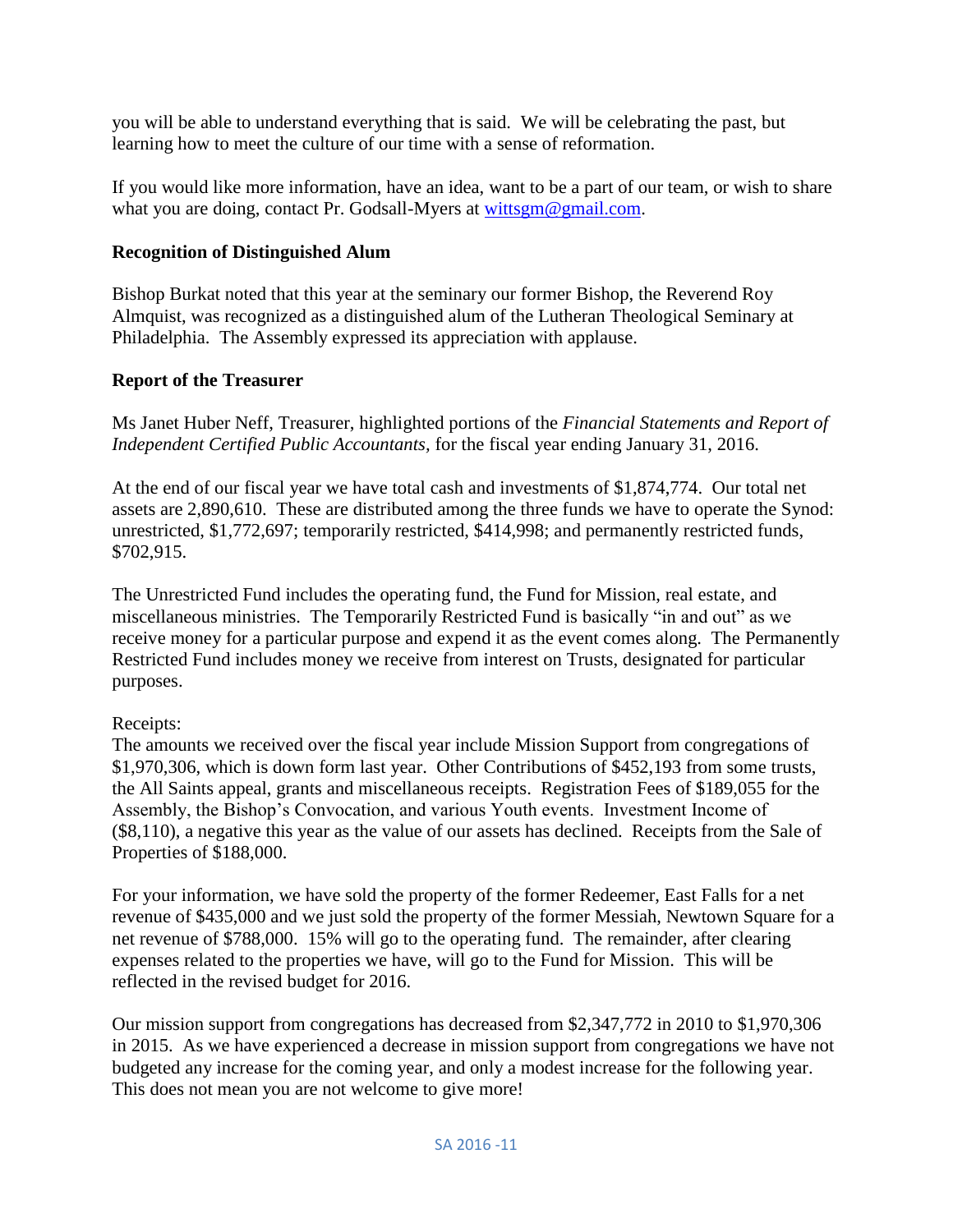Out of 119 congregations which submitted their financial information, 22 have given 10% or more of their regular giving by members, 42 have given between 5% and 9.9%, 38 have given between .1 and 4.9%, and 17 have given no support. 76 congregations have maintained or increased their support for the coming year.

Expenses: Operating Expenses of \$1,346,299 ELCA Proportionate Share (50% of what we receive from congregational mission support) \$985,153 Property management (expenses for properties of closed congregations) \$127,828 Distributions to other agencies \$194,449 Mission Expense \$326,819 Grants to Congregations \$35,283 Total expenses of \$3,018,831

#### Where does the money go?

Partnerships of \$1,251,357. We are an interdependent church. We support the ELCA with 50% of congregations partnership support. We also support ministries such as the Lutheran Theological Seminary at Philadelphia, Bear Creek Camp, Lutheran Disaster Response, and Lutheran Advocacy and other ministries.

Mission of \$326,819. We added staff in the person of Pr. Brad Burke, Assistant to the Bishop for Youth, Young Adult Ministry and Spiritual formation. This includes money for the Welcome Church, Living Gospel Ministries, Junior Youth Gatherings and Senior High Youth Gatherings. Some of these ministries will never pay for themselves, but they are what we are being called to do. This part of the budget will always have a deficit, which is why we are working to build up funds for mission.

Office of the Bishop \$999,621. This is not what we call the Synod Office. It includes the Committee of Deans, Communications, Finance and Development, and the Forward Together in Faith Campaign.

Administraton \$352,660. This is what it costs to run the office: office supplies, computers, websites, etc.

Leadership \$88,374. This is expenses for candidacy and mobility.

Ms Neff presented the following resolution:

#### **S. A. 16.05.02 RESOLVED THAT the Southeastern Pennsylvania Synod Assembly receives as information the report of the auditors of the synod's financial statements for the fiscal year ending 2015.**

The assembly adopted the resolution.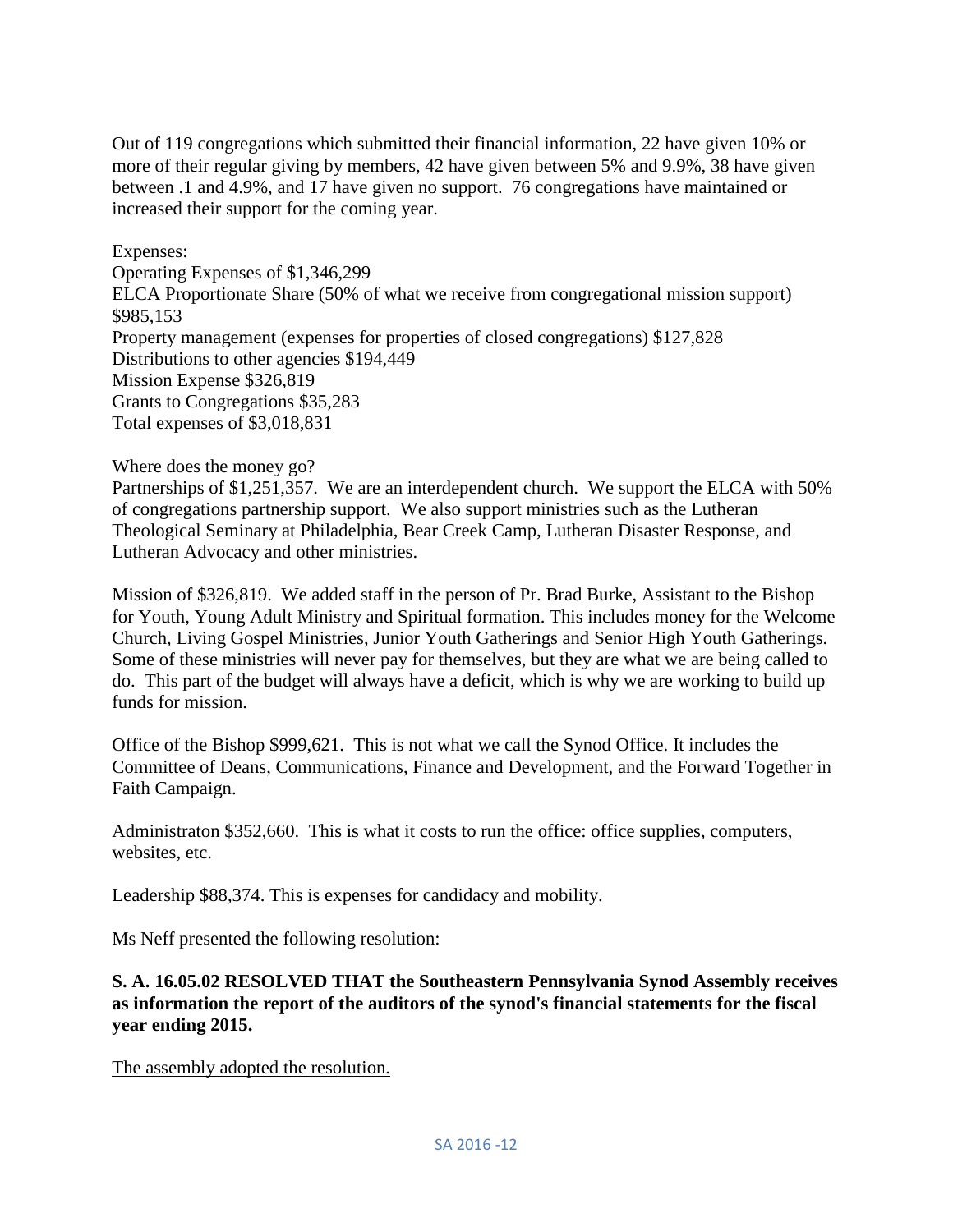#### **Report of the Finance Committee**

Ms Sue Massey, Chair of the Finance Committee, presented the proposed 2017 budget. She stated "Most people think of budgets as boring, but as a numbers person, I like to see how the numbers fit into the puzzle of our ministry and see how the Holy Spirit will lead us. The Synod encourages YOU to be one of the pieces and encourages your congregations to support the Synod in the various missions in which we are involved. And as stewards of the resources that God has provided, we are called to respond.

She highlighted the following points: because partnership support is down, we budgeted in line with 2015 actual receipts. We will see some revenue from the sale of properties, some of which will go to the operating budget, the rest of which will go to the Fund for Mission. We are committed to keeping our partnership with the ELCA at 50% of congregational mission support.

Ms Massey invited comments or questions from the floor.

Mr. Peter Quigley, Little Zion, Telford said "we have had to deal with shortfalls over the years. With the revenues down since 2010, where are we cutting spending?"

Ms Neff said we have made significant cuts since 2010, but she does not have that specific detail with her. She will research some of the details and share that later.

Mr. Robert Werner, Good Shepherd, Southampton said I see there is \$500,000 in the budget from closed churches, is this a realistic number?

Ms Neff stated that we have sold the properties of the former Redeemer and the former Messiah, 15% of which will go to the operating expenses of the Synod.

Mr. Everett Wick, St. Andrew, Perkasie, asked if we are being asked to adopt a balanced budget.

Ms Neff responded yes, we are proposing a balanced budget, and are hoping for a small surplus.

Ms Massey presented the following resolution:

#### **S. A. 16.05.03 RESOLVED THAT the Southeastern Pennsylvania Synod Assembly adopts the 2017 budget as presented.**

#### The assembly adopted the resolution.

Bishop Burkat thanked Treasurer Janet Neff, Ms Sue Massey, chairperson, the members of the Finance Committee, and Mr. Martin Schwab, Senior Accountant, for their hard work, many meetings, phone and email conversations in preparation of the proposed budget.

#### **Recognition of Anniversary Celebrants**

The following persons were recognized for significant anniversaries of ordination: Celebrating his  $60<sup>th</sup>$  anniversary: The Rev. Ray Nyce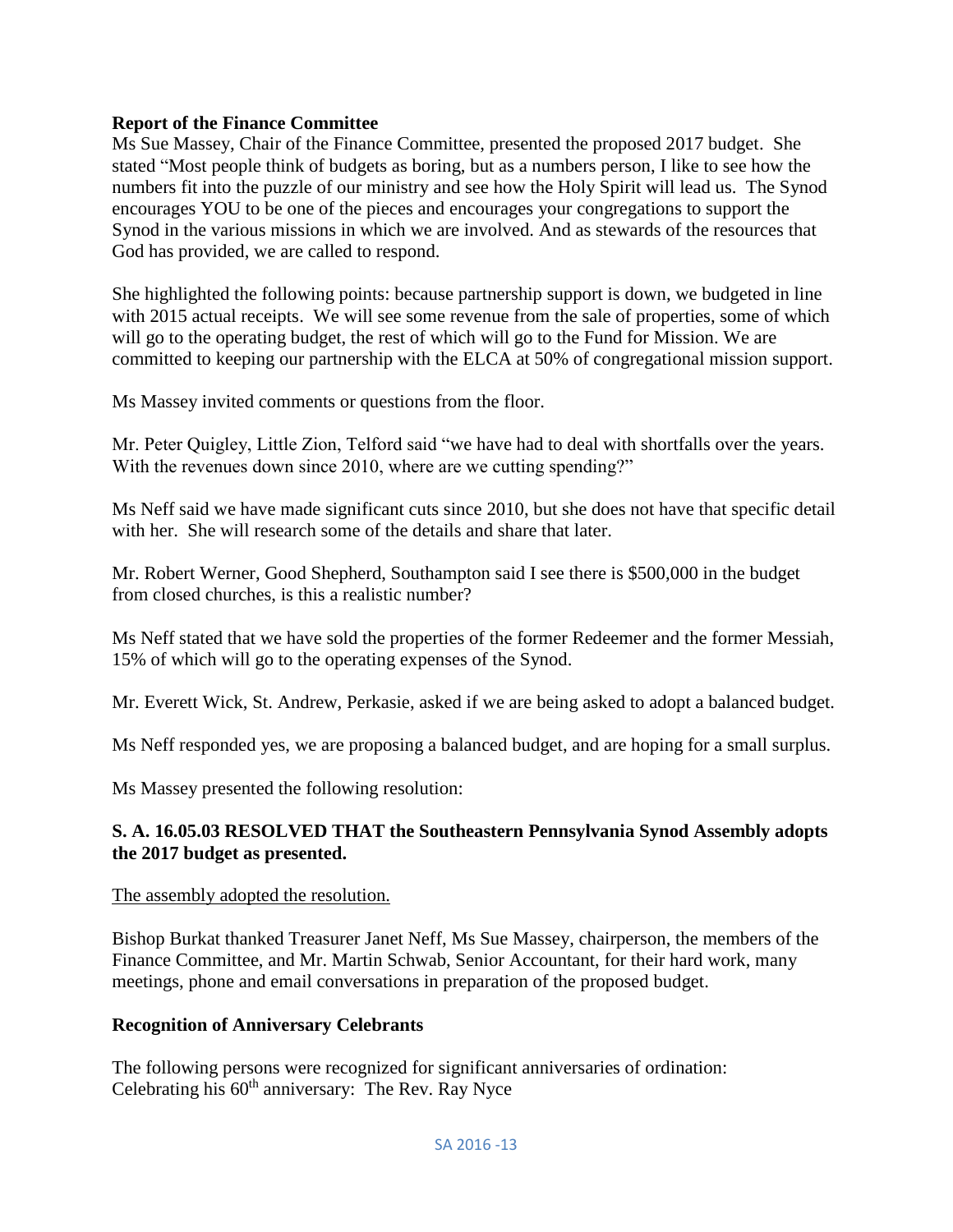Celebrating their  $40<sup>th</sup>$  anniversary: The Rev. James E. Munz The Rev. James H. Wolford The Rev. Paul M. Sorcek The Rev. Dr. Philip D W Krey

Celebrating their  $25<sup>th</sup>$  anniversary: The Rev. Brian D Cox The Rev. Joyce E Nelson The Rev. Julie B Bergdahl The Rev. Julie K DeWerth

Pastor Berghdal, who had never received her certificate of ordination, was presented with a framed one at this time in addition to her anniversary certificate.

#### **Recognition of Congregational Anniversaries**

Congregations celebrating a special anniversary 100 years and above in 25 year increments were recognized:<br> $150<sup>th</sup>$ 

- Emanuel Lutheran Church, Philadelphia
- 150<sup>th</sup> St. Andrew Lutheran Church, Perkasie
- 125<sup>th</sup> Trinity Lutheran Church, Quakertown
- 100<sup>th</sup> Temple Lutheran Church, Havertown

#### **Keynote Presentation, Part 2**

Dr. Kirsi Stjerna shared the second part of her presentation.

In the first part of her address she looked at history. Now how do we move into a new day? The theme of this Assembly is "Still reforming…"

We inherited a tradition that respects equality, spiritual health, education, and caregiving. Why be a Lutheran today? What unites us? Who will be with us? Who will lead?

There are urgencies for still reforming: racism, sexism, poverty, violence, and respect of life; eco justice and earth care; relations with other faiths; God talk and respectful engagement with science and realities; respect of bodies and our sex/gender; expressions of love and responsibilities in the world. All of these need our efforts to bring new understandings of God's grace. We need to do this by extending hospitality with the sacraments, and by allowing our Biblical interpretation to constantly evolve.

Building on our tradition of freedom theology:

A Lutheran Response: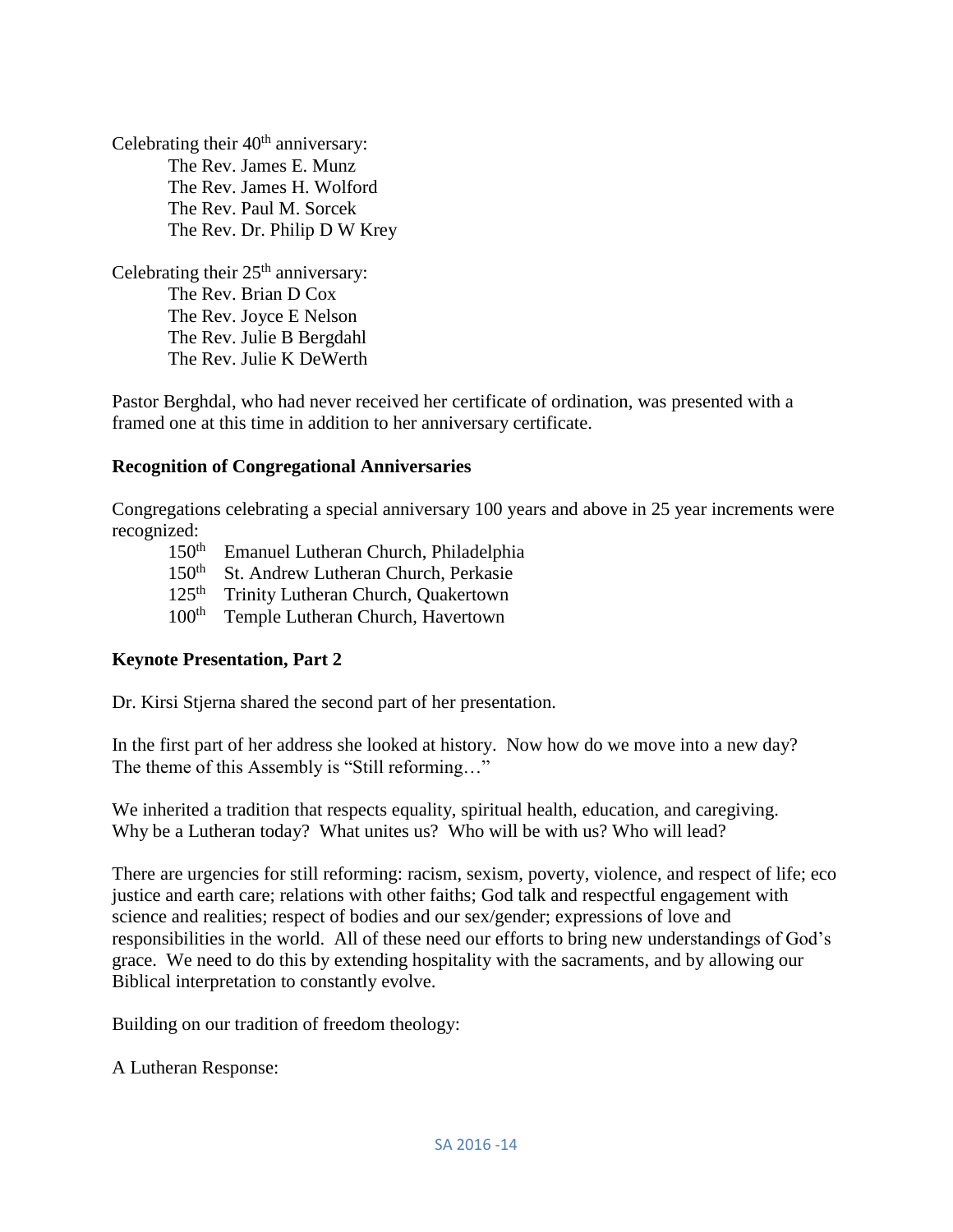No tolerance for intolerance, no compassion for injustice. We have to keep a "Not in my church" attitude with regard to these issues that oppress others and keep them down. We need to adopt a "Not in my company" attitude when dealing with these issues personally. It takes courage.

Luther showed how to invite, engage, and encounter others with the Gospel. A basic Lutheran demand: freedom for all and in all ways. We see the Bible as source of freedom, which then fights against racism and xenophobia. We need to constantly be reviewing what is important about marriage and sexuality. We need to see the world as Luther did – with a sense of Spirituality in all things, and equality among all people.

Bishop Burkat thanked Dr. Stjerna for being present with us, and leading us in these reflections on the Reformation and what it means for us to be Still Reforming.

#### **Address by The Rev. Claire S. Burkat, Bishop**

"Still Reforming… Forward Together in Faith"

When Martin Luther seized the changes made possible by the newly invented printing press, he could not have begun to imagine our always on/ multi-taking/partial- attention/ Internet Age.

While the world in the last 500 years since the Reformation has always experienced change...the RATE of change is speeding up exponentially. For many people this is stressing us out, bombarding us with choices, challenges and changes from every direction - and now even the world comes through our devices.

This accelerating change has put a strain on people, families and communities. The need to constantly change leads to a kind of hyper vigilance that can lead to depression, despair and disengagement.

This applies not only to individuals, but also to systems like denominations and congregations.

Yet it is Jesus- the Crucified and Resurrected One- who reminds us that we are His Easter people, we are claimed, gathered, nourished, equipped and sent for His great purpose of resurrection in this life and the next. *"Go make disciples of all nations, teach, preach, baptize, heal, forgive, reconcile, do all these things that I taught you…And remember I will not abandon you. I will be with you in every age, through every age, until the end of all the ages."* 

That is why this *Forward Together in Faith Campaign* is so critical, so essential, and so urgent for our Lutheran witness in the five-county area. We have a window or should I say a DOOR of three years to gather the will, the ways, the resources, and the leaders to reimagine what God is calling us to be and do, in order to finance our efforts with money and people.

Why 3 years? In 2 years you will be electing a new bishop. There is a steep learning curve to becoming bishop. Please do not saddle the new bishop, future synod leadership, and lay and clergy leaders across our synod by delaying an initiative we need to do **now.**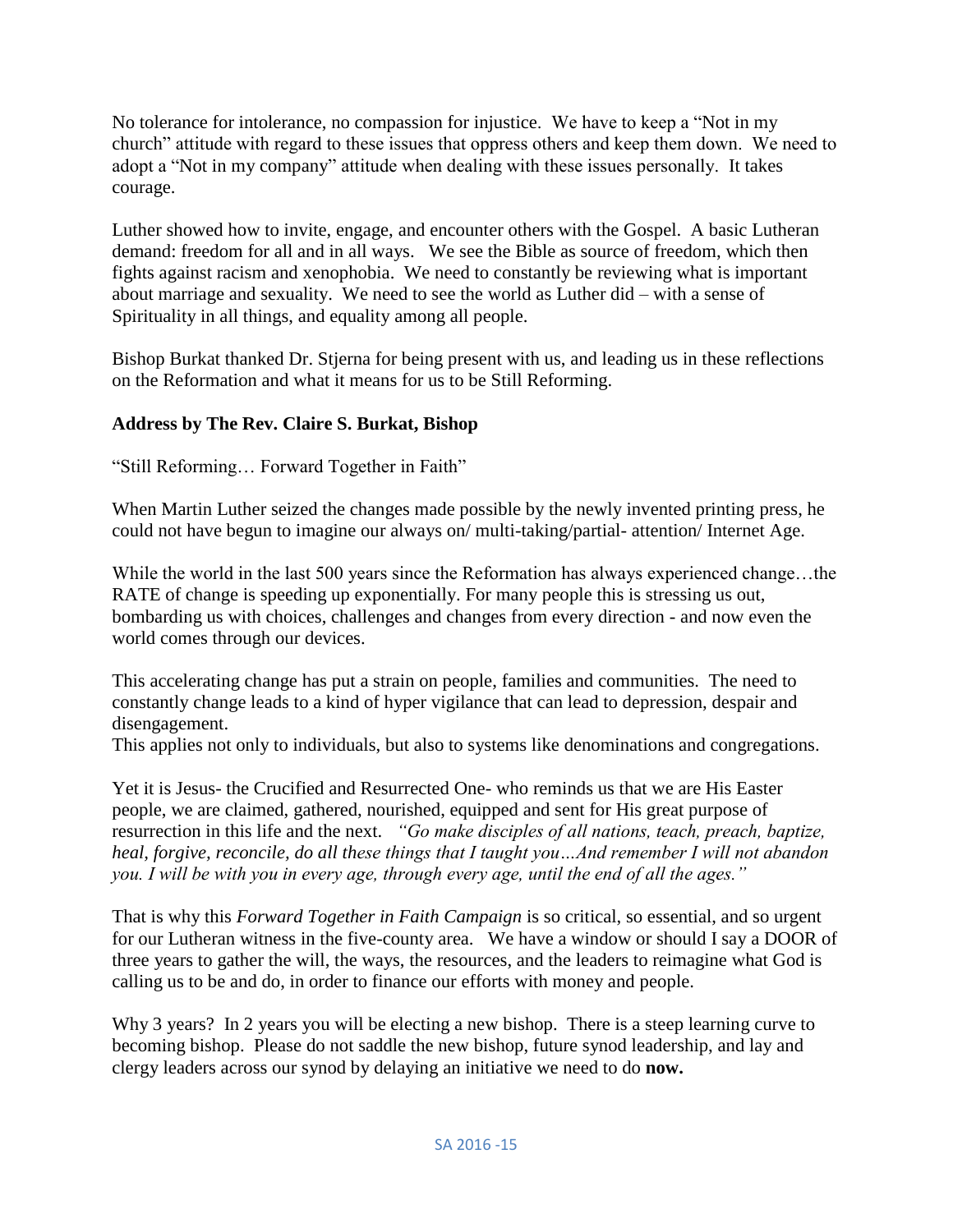*Forward Together in F*aith is our best attempt at resourcing the future by equipping pastors, lay leaders and congregations now with resources to be Church for new generations of congregations and leaders. We hope you and your congregation will make your gift or pledge in 2016 as you decide how to launch this campaign in your congregation. How great to have \$2.5 million or more by 2019!

We have already made some significant progress you are learning about at this Assembly, in ways that we pray will continue to multiply and revitalize the Lutheran Witness in the five county region for decades to come.

In other words…we are **synod**, we are **together** in faith not because we **have to be** constitutional or denominationally, but because we WANT to be Ambassadors for Christ in the world today, making Christ's appeal through us. No longer are congregations able thrive alone and apart from the connectedness to the whole body of Christ

A necessary, immediate and urgent look at demographics is a good place to start. The future is not so difficult to discern. There are markers and signposts all over the place.

In preparing for this Synod assembly, I checked on the age demographics of our five counties. What I found MOST surprising is the percentage in all our counties of those under the age of 44. Two thirds of people in our communities are under 44!! This is a mission field like we have never seen. More than a third of millennials have never had a faith community. These people are not hostile to the church. They are disengaged from it.

One thing that will come from this campaign will be demographic assessments, but then also Navigators to help congregations discover ways to engage their community. Assessments are electronic. Results are back in 3 weeks, not 6 months.

There are six generations living at this time who need to hear and be engaged by the gospel. The newest generation finally has a name – the Plurals, ages 1-17

Why plurals? They are being called that because of the attraction and rise of pluralism… People get to do what they want without the huge societal constraints of the  $20<sup>th</sup>$  century. Diversity is valued, and authority structures are distrusted. The characteristics of this generation will be ministry game changers.

Another thing to note is that this generation is the tale end of a Caucasian majority in the US. The US is becoming so plural there will be no racial majority by the year 2030.

There is Good news: many of the plurals are in our congregations already! They are in our Preschools, Vacation Bible Schools, and children's choirs. Let's welcome them and their parents. We don't need to change the core of our message, but the way we engage them.

Here are some Do's and Don't's

We **do** need to become more resilient, take risks, get out of our buildings, meet people where they are, listen to them, love them, learn from them, invite them into community, engage their and our stories and spiritualty.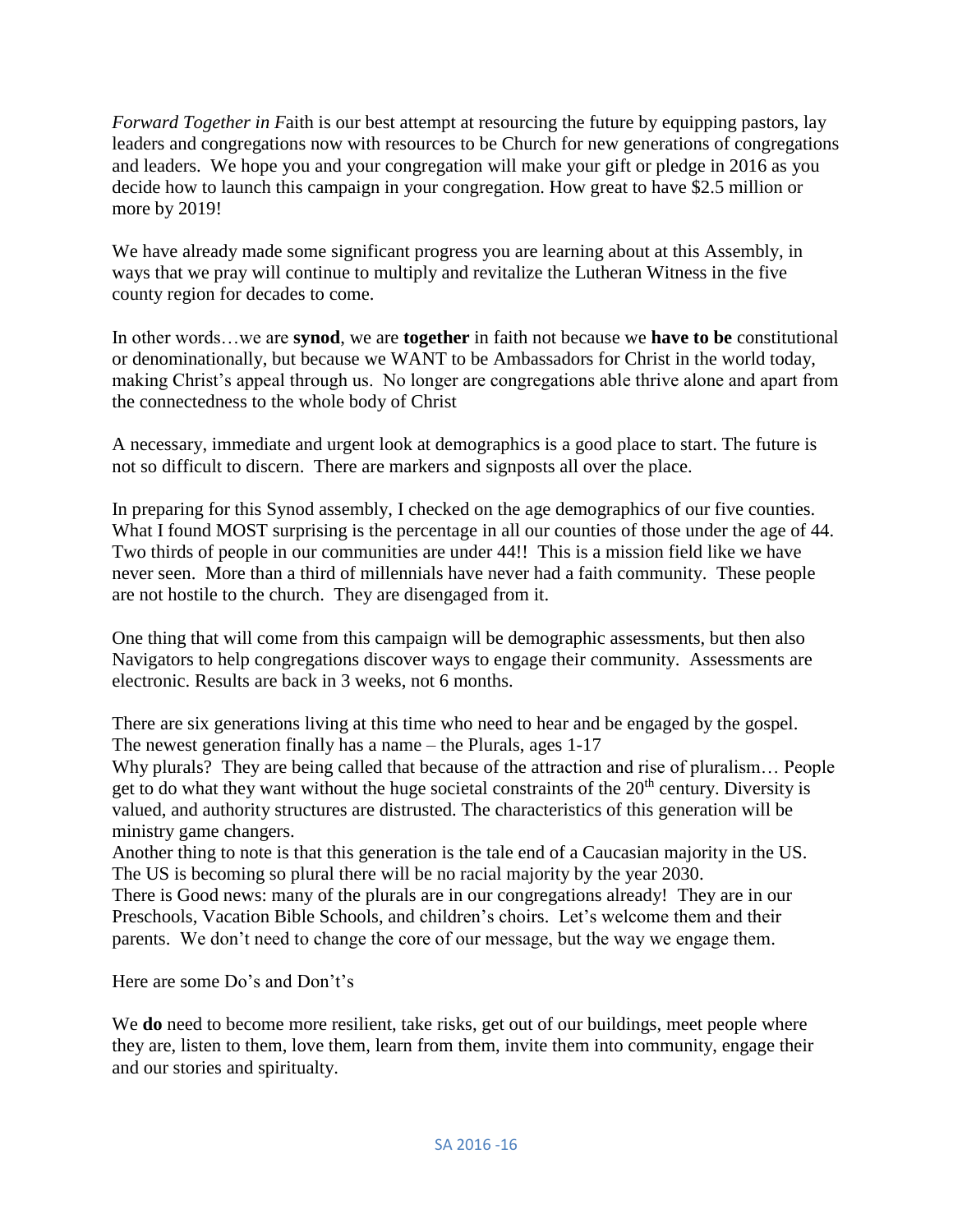We **don't** need to be afraid to fail; we **don't** need to be afraid to share our faith, even as we respectfully learn what others believe and what they seek. We **don't** need to accommodate the people in our congregations who are not open to inviting all generations.

We **do** need to be concerned about all the people in our communities, not just those we know or like, or who resemble us. We do need to get outside our buildings. We **do** need to see ourselves primarily as Ambassadors for Christ, not Acolytes of the Temple.

We **don't** need every congregation to do everything. BUT we **do** need to understand that some incredibly important and innovative ministries are being initiated on a synodical level so that we ALL can contribute to and share in the work being done through the Holy Spirit for this age and this place.

We cannot do this alone. We can only do this together.

#### **The Assembly was shown a video about Living Gospel Ministry**

Bishop Burkat shared the story of "The Well"

The Well is an overnight winter initiative started by the Welcome Church in partnership with others offering a place of rest, refreshment, and safety for women who would otherwise be sleeping in the street.

The Well is also the place where Jesus, meeting a woman who had fallen on hard times, loved her into new possibilities. When the call was put forth for folks to provide a nightly home cooked meal for the women of The Well on a gloomy winter Sunday, **15 of the members of the small church St John's Ambler** volunteered- providing dinner every Tuesday evening since. **Volunteers from Kairos** a small faith community in Bucks County also volunteered and now make meals for the women at the WELL.

#### **Jerusalem Sellersville and St Michael's Sellersville Food Pantry Garden**

Like many of our congregations and ecumenical partners- Jerusalem Lutheran in West Rockville and St Michael's Lutheran in Sellersville were two congregations supporting the Pennridge FISH and Keystone Opportunity Center food pantries.

Paula Wiley a member at Jerusalem said she first raised the idea of planting a garden for fresh food to donate to the community pantry, two years ago at a Jerusalem meeting. It was unanimously approved, but the congregation was in a state of transition and the garden didn't get started. Then St. Michael's stepped in to help. "We have the land here at Jerusalem," Paula said. "St. Michael's has the people."

You'll have to excuse the enthusiasm," she said to a reporter from the Montgomery News. "I've been talking about this for two years and it's finally happening." "Neither one of us could do the project alone," St Michael's Pastor Julie Bergdahl said. "We work together and here we are." "The churches were looking for ways to partner for the benefit of the wider community, and the garden is a great way to build relationships while serving others. With the new guidelines on food stamps recently taking place, we expect a greater need for food to serve people who are dropped from food assistance programs."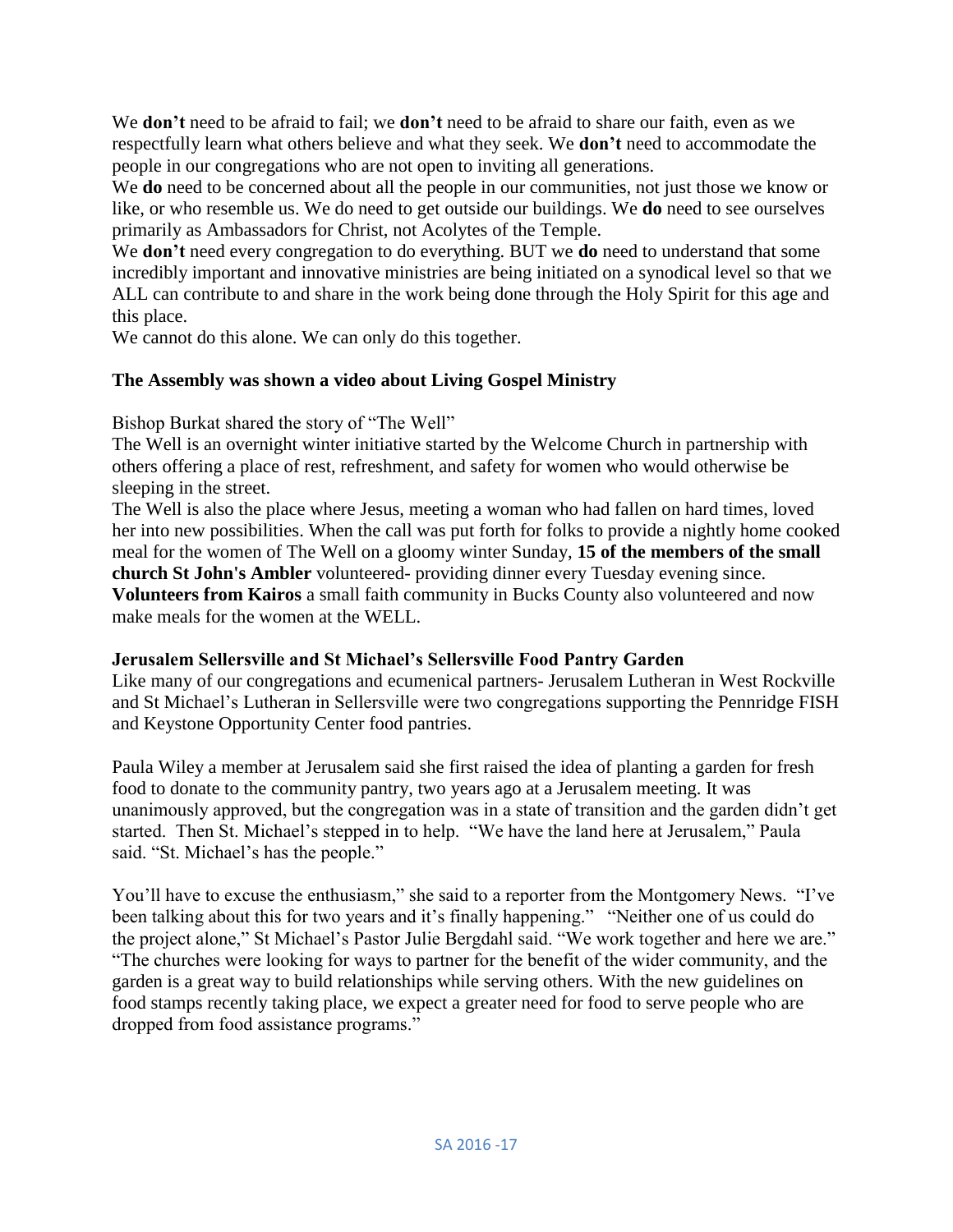There is some disturbing news about future leadership  $-29-39\%$  of congregations are without pastoral leadership. The pastors we do have are aging, and we are not calling young people into service.

The Good News – we are not experiencing shortages like other areas. We are an attractive area, we are a metropolitan center, we have 2 seminaries nearby.

We in Southeast Pennsylvania have a larger percentage of pastors between 24 and 34 than anywhere else in the ELCA. But we also have a larger number of retirements in next 5-10 years than others in the ELCA.

My friends, it is very likely that we are on the verge of yet another theological and ecclesial breakthrough. The conditions of our global society mirror Luther's time in uncanny ways. Five hundred years ago, and today, there were and are new discoveries being made in the realms of science, technology, communication, medicine, education, and economics. At the same time, then as now, there is extreme poverty, lack of access to the basic resources of life for millions of people, and fear of Muslims and all those who are deemed "outsiders."

It is into this bubbling mash-up that the church is lifting up new leaders, new kinds of faith communities like Living Gospel, and new kinds of partnerships like the community garden of St. Michael's and Jerusalem church, and small faith communities like St John Ambler and Kairos community partnering with the Women's Well.

So despite all the "bad news" seething around us, I am choosing to proclaim the Good News of Jesus Christ's ever-renewing resurrection in our midst. And I am inviting you, encouraging you, exhorting you to do the same. Do not lose heart. Let us go Forward Together in Faith. *And just watch what RED DOORS the Lord is still opening up for us!* 

#### **Prayer**

Mr. Lenny Duncan, seminarian at the Lutheran Theological Seminary at Philadelphia, led the assembly in prayer.

*The assembly recessed to participate in forums, to visit the Mission Center, and for dinner.*

## **Friday Evening, May 6, 2016**

## **Prayer**

The Assembly reconvened with prayer led by the Reverend Carlton Rogers, pastor of Tabernacle, Philadelphia, and Dean of the Central Philadelphia Conference.

## **Portico Benefit Services –**

Ms Barbara Debski, Regional Representative of Portico Benefit Services, brought greetings and an update on the health assessment rostered leaders are encouraged to complete. We did reach the 65% goal across the ELCA! Because of this there is savings on health costs across the Church. Our synod reaps \$18,000 in savings, and \$1 million will be saved across the ELCA. Ms Debski shared that Portico President, the Reverend Jeffrey Thiemann, is calling for a wellness reformation. This is critically important so we can be strengthened and empowered for ministry together.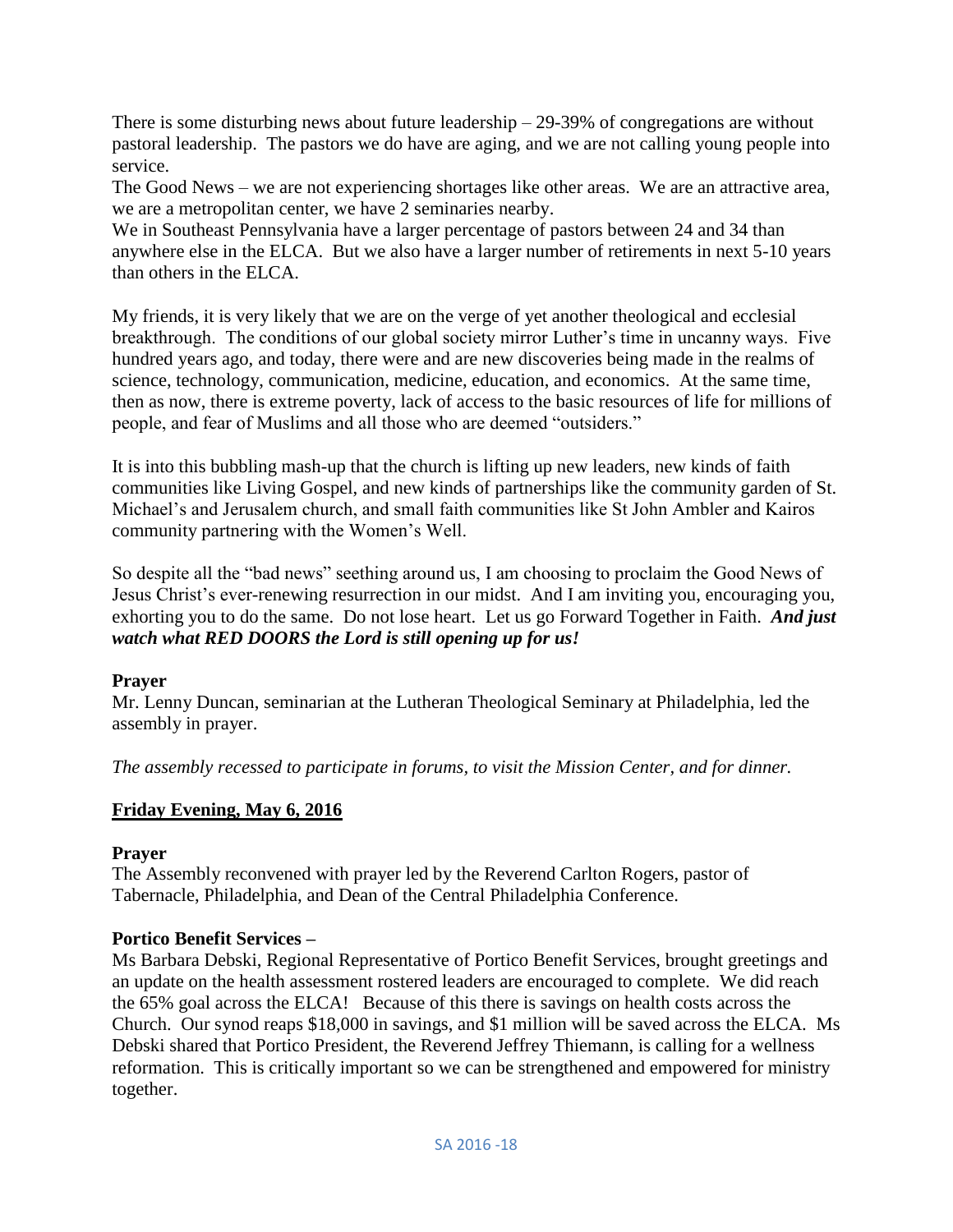## **ELCA Church Council Greeting –**

#### **Mr. Clarance Smith, Liaison Churchwide Church Council Member**

Greetings on behalf of the 35 members of the E.L.C.A. Church Council.

The upcoming Churchwide Assembly will take place in New Orleans. This will be the 14<sup>th</sup> Churchwide Assembly. Topics will include the  $500<sup>th</sup>$  anniversary of Reformation and

consideration of a reworking of the Word and Service Roster, in which the three different rosters – Associates in Ministry, Deaconnesses, and Diaconal Ministers, would be unified into one roster, probably using the title "Deacon."

You may participate in the Churchwide Assembly by live stream, or you may attend as a nonvoting member.

Mr. Smith expressed thanks on behalf of the Church Council for our Synod's holding the line and continuing to send 50% of our congregational support on to the ELCA as partnership support. It allows us, as Bishop Eaton says, to be church together for the sake of the world.

#### **Report of the Committee on Elections and Balloting**

The Reverend Rebecca Eisenhart reported on the results for Ticket 1, Ballot 1; Ticket 2, Ballot 1; Ticket 4 Ballot 1; and Ticket 8, Ballot 1.

**TICKET 1 – Consultation Committee – clergy** (one to be elected for a term ending 2020) 365 ballots cast; 0 invalid ballots; needed to elect: 183 The Reverend Raymond Miller – 204 The Reverend Sandra Brown – 161

Bishop Burkat declared the Reverend Raymond Miller elected

**TICKET 2 – Synod Council – clergy** – (three to be elected to terms ending 2019)

365 ballots cast; 0 invalid ballots; needed to elect: 183 The Reverend Regina Goodrich – 287 The Reverend Sarah Anderson-Rajarigam – 253 The Reverend Dwight Mason – 241 The Reverend David Lutcher – 231

Bishop Burkat declared the Reverends Regina Goodrich, Sarah Anderson-Rajarigam, and Dwight Mason elected.

#### **TICKET 4, Synod Council – Northeast Philadelphia Conference Representative (Lay,**

**Man)** (One to be elected for a term ending 2019) 356 ballots cast; 0 invalid ballots; needed to elect: 179 Mr. Adam Clark – 186 Mr. William Graham – 170

Bishop Bukat declared Mr. Adam Clark elected. Pr. Eisenhart stated that Mr. William Graham moved forward to Ticket 6, Synod Council, Lay Man at Large.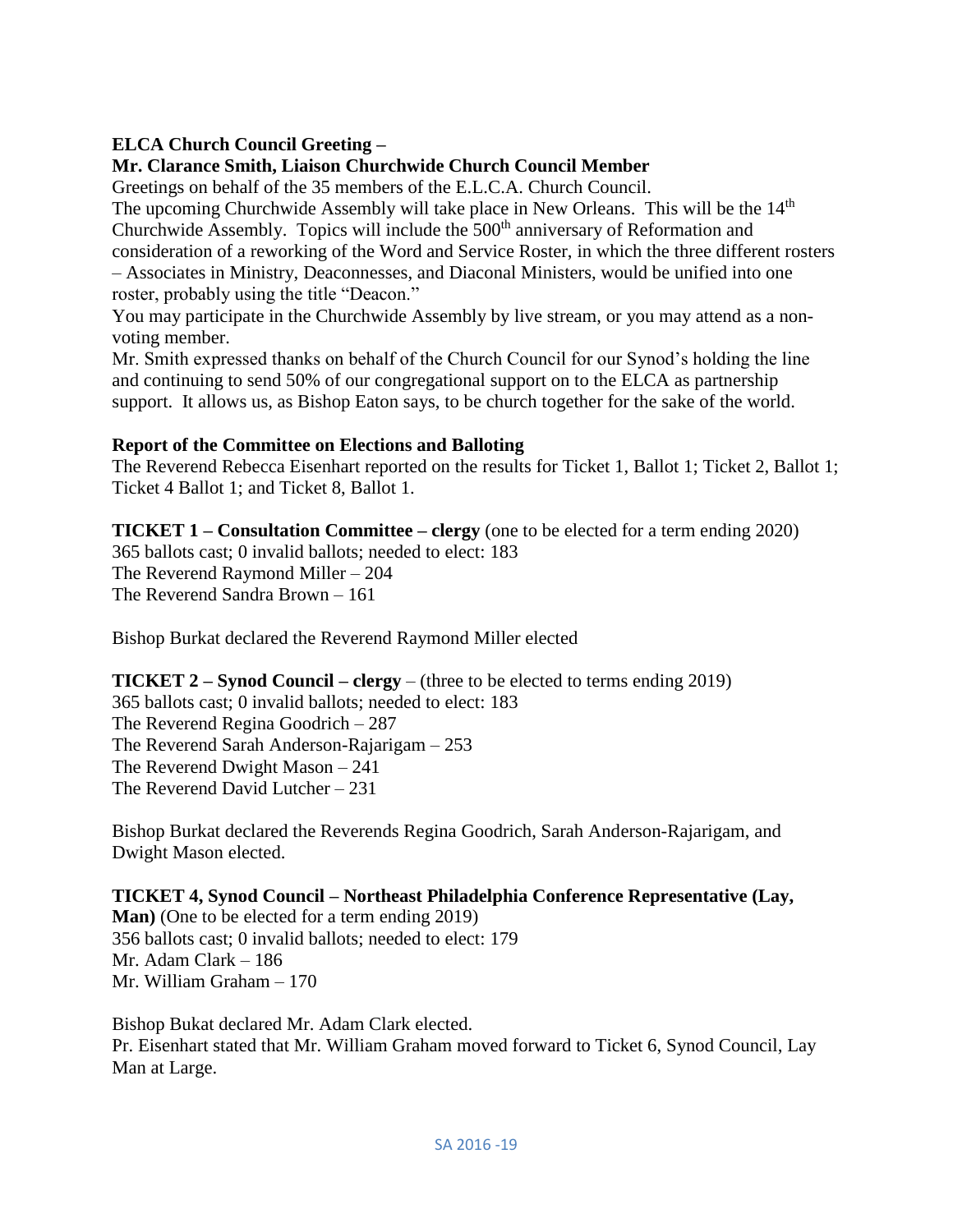**TICKET 8, Synod Council – Young Adult Lay Woman** (One to be elected for a term ending 2019) 359 ballots cast; 0 invalid ballots; needed to elect: 180 Ms Emily Fowler – 189 Ms Jessica Smith – 170

Bishop Burkat declared Ms Emily Fowler elected. Pr. Eisenhart stated that Ms Jessica Smith moved forward to Ticket 7, Synod Council, Lay Woman at Large. Ballots were then distributed for the remaining two tickets.

**TICKET 6, Synod Council – Lay Man at Large** (One to be elected for a term ending 2019) and

**TICKET 7, Synod Council – Lay Woman at Large** (One to be elected for a term ending 2019)

## **First Report of the Committee on Reference and Counsel**

Bishop Burkat called upon the Reverend Ray Miller, Chairperson of the Committee, to present the report. She also thanked the former chairperson Jill Meuser for her many years of faithful and dedicated service.

Pastor Miller put before the Assembly Resolution 1 regarding Lutheran Charities for consideration. The Committee on Reference and Counsel recommends its adoption. **Lutheran Charities Resolution 2016**

**S. A. 16.05.04** Whereas the members of the Evangelical Lutheran Church in America believe that in response to God's love for us, we are called to love and serve our neighbors. (II Corinthians 5:14)

Whereas the Evangelical Lutheran Church in America and its Southeastern Pennsylvania Synod have a rich, invested heritage of fervent love in action;

Whereas as early as the 1800, the first Lutheran deaconesses came to the United States, helped to found, and worked in many hospitals, schools and orphanages across America and in this Synod.

Whereas Lutheran congregations and Lutheran Laity provided partnership, support, and funding needed to begin Lutheran Social Ministry Organizations in Southeastern Pennsylvania;

Whereas the Lutheran Social Ministry Organizations of the Southeastern Pennsylvania Synod continue this tradition today serving thousands of people each day, and,

Whereas this synod wishes to demonstrate its strong support for the combined social ministry effort known as Lutheran Charities, a 501(c)3 organization which raises awareness and financial support for LSA affiliated Social Ministry Organizations.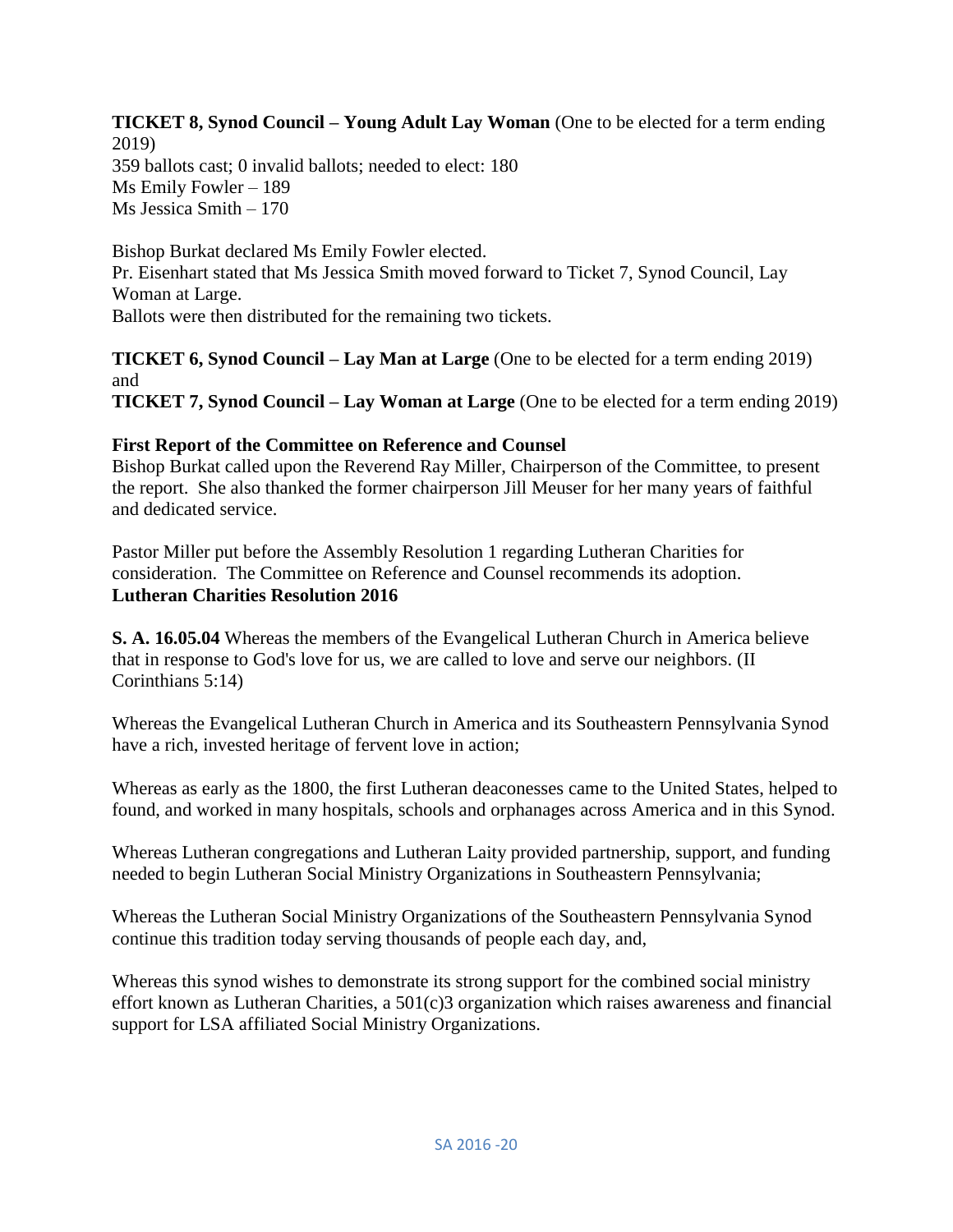**Therefore be it RESOLVED that the congregations of the Southeastern Pennsylvania Synod declare each October as, "Lutheran Charities Support Month" using the month to support, raise awareness and designate donations to Lutheran Charities; and**

**Be it further RESOLVED that rostered and congregational leadership be urged to support and affirm the vital supports provided by the social ministry agencies serving in this synod through prayer and affirmation; and**

#### **Be it further RESOLVED that congregations disseminate and make available the information social ministry agencies provide to their communities.**

The Reverend Dr. Jennifer Phelps Ollikainen, Chair of the Board of Lutheran Charities*,* spoke in favor of the resolution. In Pennsylvania, 1 in 49 are served by Lutheran Social Ministry organizations. All of their histories began in congregations. This resolution is intended to strengthen the relationship between congregations who have a word and worship and sacrament ministry, and Social Service organizations who have a social service function on behalf of the Church.

Mr. Kenneth Brown, St. Paul, Glenside asked if this is displacing anything else in October.

Bishop Burkat replied No, but if October is busy for you, you can do this in November or some other time.

#### The Assembly adopted the resolution.

Pastor Miller shared that there is a Resolution 2 which was received after the deadline for submission. In order to be considered the Assembly would have to vote to allow this resolution to come to the floor. This would need to be approved by a two-thirds vote of the Assembly. Pastor Miller read the original motion.

#### **African Descent Lutheran Lives Matter Resolution for 2016**

**Resolved**, that the Southeastern Pennsylvania Synod Assembly memorializes the 2016 Churchwide Assembly of the Evangelical Lutheran Church in America (ELCA) to include as part of its observance of the 500th Anniversary of the Reformation and the commemoration of the United Nation's International Decade of People of African Descent the following:

1. Request the Church Council to create a "Declaration of the ELCA to the African Descent Community" similar to the "Declaration of the ELCA to the Jewish Community (4/18/1994)" acknowledging the Lutheran church's complicity in the 400+ years of slavery and the oppression of other marginalized groups; that people of African descent were victims of slavery, the slave trade and colonialism and continue to be victims of its consequences; and, the ELCA has perpetuated racism and discrimination through attitudes, actions, policies and practices these communities still endure. The Council will bring this "Declaration" to the 2019 Churchwide Assembly for its consideration and action with a recommendation to include this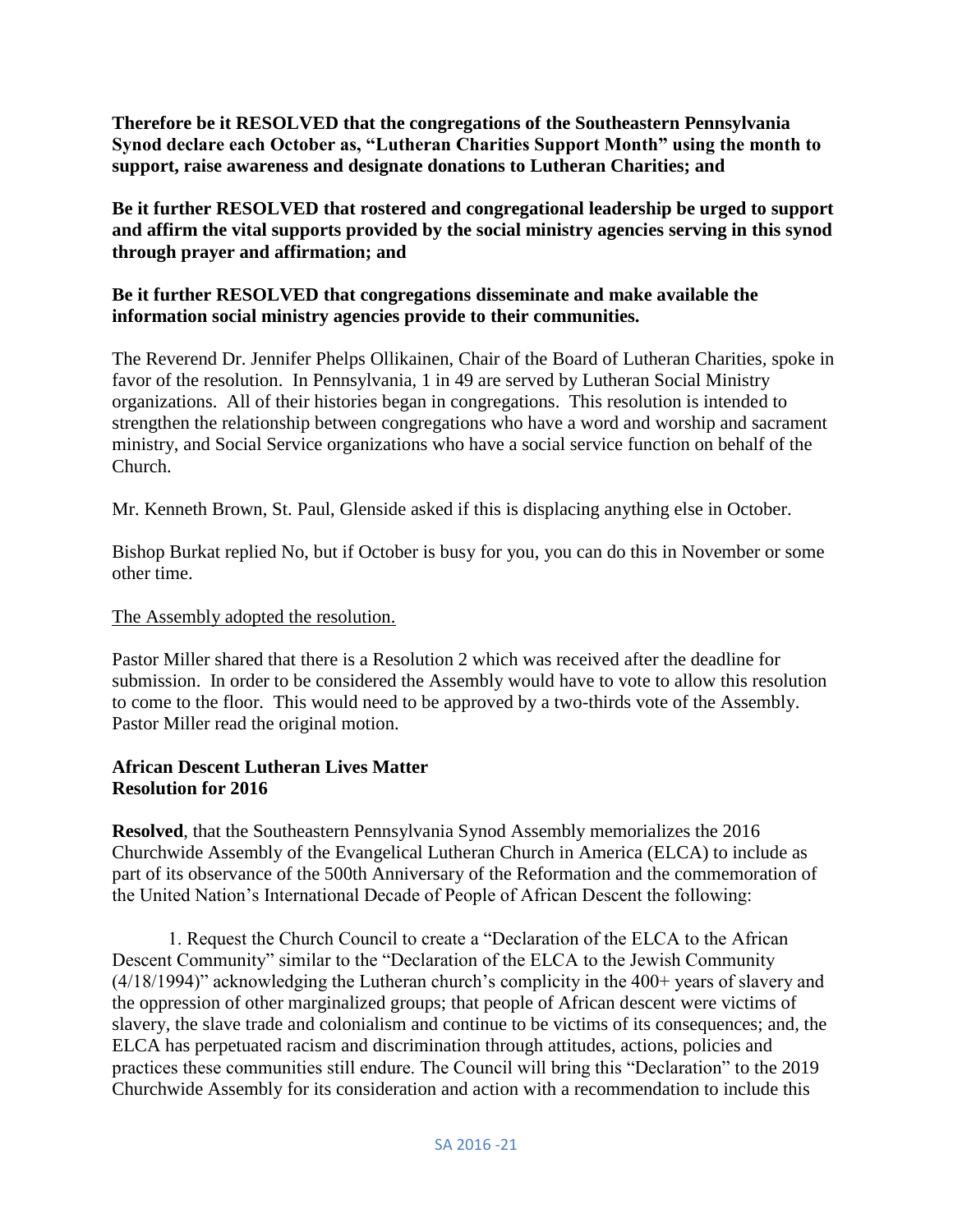Declaration in the governing documents of the ELCA;

2. Request the Church Council to require the Theological Education Advisory Council (TEAC) in partnership with the Conference of International Black Lutherans (CIBL) to recognize and dismantle white hegemony by lifting up, encouraging and incorporating academic exploration of Black Liberation theology across ELCA educational expressions, to allocate funds for the development of resources and to accomplish this by the 2019 Churchwide Assembly; and,

3. Request the Church Council to require the Congregational and Synodical Missions Unit of the ELCA, to work in partnership with the African Descent Lutheran Association to increase by 10% the number of African Descent leaders, congregations and communities served, thereby renewing its commitment (see African Descent Strategy, CWA, 2005) to create, sustain, reinvest in and support this plan of action by the 2019 Churchwide Assembly and to encourage Synods and congregations to do likewise.

Pr. Miller then shared as a point of information that if the Assembly wishes to consider this Resolution, the Committee on Reference and Counsel will be submitting a substitute Resolution. The Assembly voted to allow the motion to come to the floor.

As the motion was not ready to be presented on the screens, the substitute resolution will be presented at the second report of the Committee on Reference and Counsel.

#### **Introduction of Candidates for Roster Status**

After introducing the members of the committee, the Reverend Nancy Brown, Director of Candidacy, and Mr. Fred Renigar, Chair, Candidacy Committee, presented the following candidates approved for ordination and originating in this synod: Mr. Thomas Richter (assigned to Alaska Synod, awaiting call), Mr. Dominic Smyth (assigned to New England Synod, awaiting call),Ms Hayley Bang (assigned to the New Jersey Synod, awaiting call), Ms Lisa Jester (assigned to this Synod, awaiting call), and Ms Alexa Kvande (assigned to this Synod, awaiting call).

Bishop Burkat shared that when a call is extended Bishop Shelley Wickstrom will be flying in from Alaska to ordain Tommy Richter here, because the people who know him and love him cannot travel to Alaska.

#### **Evening Prayer**

The Reverend Linnea Clarke, pastor of St, John, Melrose Park and Ms Yvonne Lembo led the Assembly in evening prayer.

*The assembly recessed for the night.*

#### **Saturday Morning, May 7, 2016**

#### **Worship**

The Reverend Dr. Albert Starr, Jr. led worship and preached.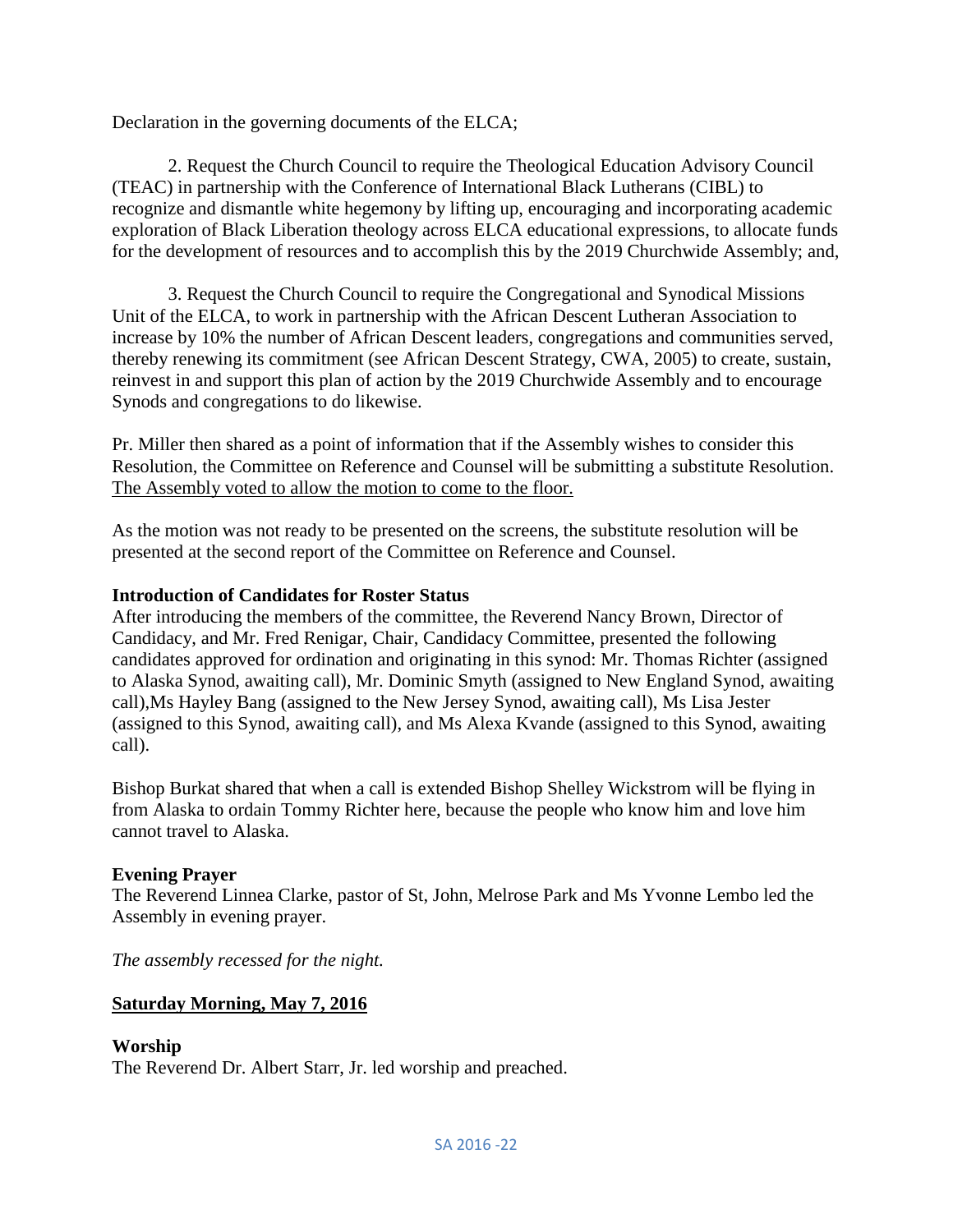#### **ONE Campaign**

Bishop Burkat recognized the Reverend Matt Staniz, St. Luke, Devon for a moment of personal privilege to speak about the ONE campaign, a way to continue reformation by eradicating poverty.

The ONE campaign was started by Bono, and now reaches 7 million people. The Evangelical Lutheran Church in America has been a faith partner since the day the ONE campaign began. Southeastern Pennsylvania Synod is also a faith partner.

We experienced a miracle this past year. Congress acted to provide electricity to Africa. Due to the efforts of many who advocated through the ONE campaign, members of both parties voted to authorize funds to assist with the effort to bring electricity to people who desperately needed it. The current effort we are supporting is malnutrition. Please join me in writing letters to our representatives. There are sample letters available in the hallway. We will help you draft a letter if you need. Your voices can make a difference. When we say no mother should die, no child should die because of malnutrition, we are being the church together.

#### **Budget question answered**

Bishop Burkat recognized Ms Janet Huber Neff, Treasurer.

Ms Neff came to the microphone to answer a question raised yesterday at budget process. Mr. Peter Quigley from Little Zion, Telford had asked if there was a report of how much had been cut from the budget to offset the decrease in income since 2010. Ms Neff reported that she did not have that information at hand yesterday, but last evening she went back to the audit reports and was able to find the answer. Since 2010 partnership support has decreased by 16 %, and expenses were decreased by 25%. In real numbers this means in 2010 had expenses of \$3,972,000, and in 2015 expenses had gone down to \$2,985,000. This is important for people to know so they realize we are always looking for ways to be faithful with the resources we have. She noted that she will add this to her report next year, sharing decrease in expense as well as decrease in income. Questions are always welcome. I may not have the answer immediately, but she will always get back to you.

#### **Second Report of the Committee on Elections and Balloting**

The Reverend Rebecca Eisenhart, share the results of the previous balloting.

**TICKET 6, Synod Council – Lay Man at Large** (One to be elected for a term ending 2019)

221 Ballots cast; 0 invalid; needed to elect 111 Mr. William Graham – 102 – forward Mr. Amos Garsaynee – 63 – forward

Mr. John Ungerman – 56

Bishop Burkat declared there was no election, and that Mr. William Graham and Mr. Amos Garsaynee would move forward.

**TICKET 7, Synod Council – Lay Woman at Large** (One to be elected for a term ending 2019)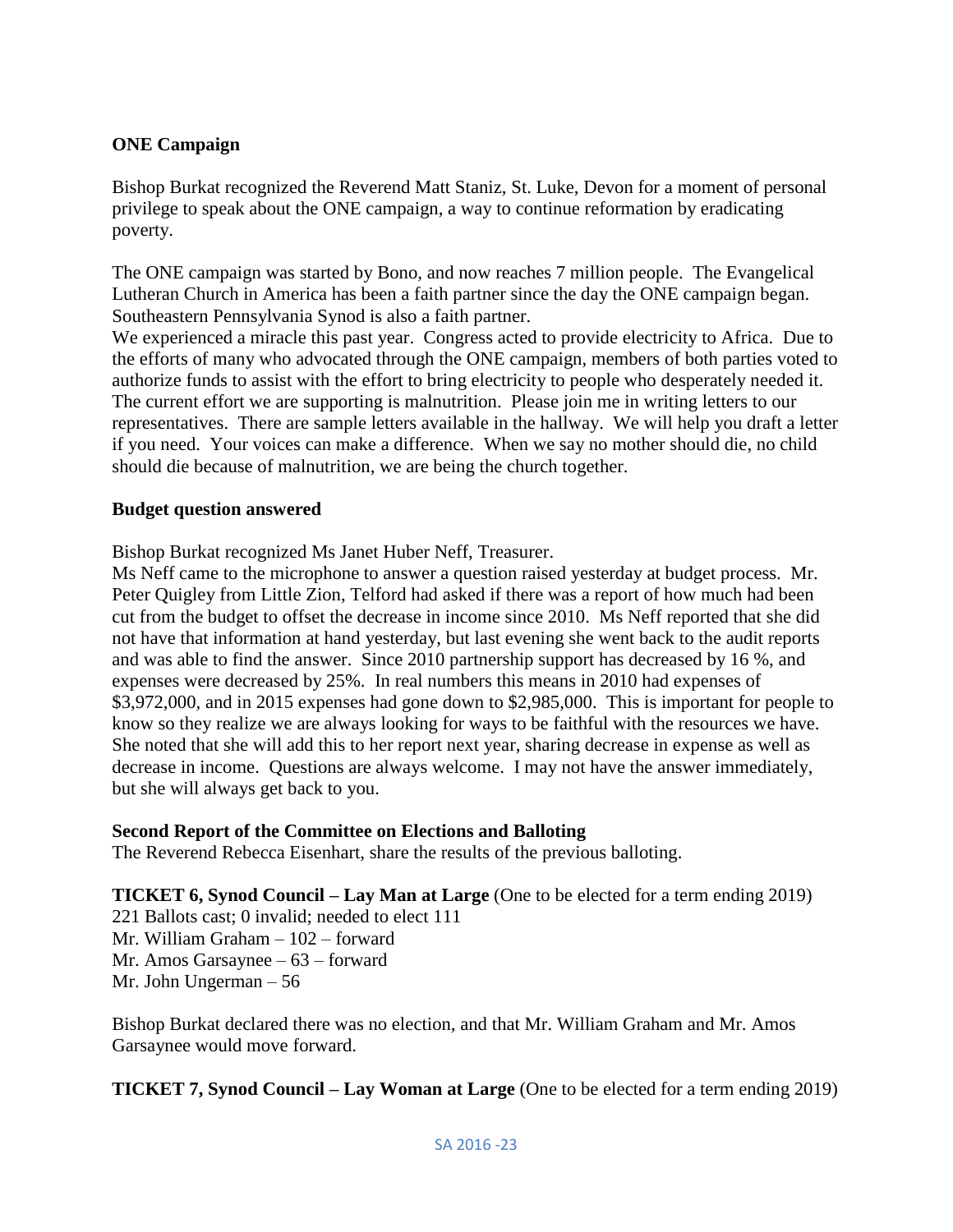223 ballots cast; 0 invalid ballots; needed to elect 112 Ms Jessica Smith – 77 – forward Ms Joyce Adams – 48 – forward Ms Doreen Kinzler – 41 Ms Sandra Zimmerman – 35 Julie Funk – 22

Bishop Burkat declared there was no election, and that Ms Jessica Smith and Ms Joyce Adams would move forward.

The second ballot for Tickets 6 and 7 were then distributed.

## **Report of Vice President**

Bishop Burkat reminded the Assembly that Vice President Tracey A. Beasley was not able to be present because of illness, and so she will present the vice President's report. Please sign one of the get well cards for her so we can send them to her. Let us pray for our sister now.

At this time our Vice President often reports on where she has been. I do not have her report at this time, but I do want to thank those congregations that have hosted the Synod Council this past year. We thank St. David's, Philadelphia; St. Mark, Conshohocken; Good Shepherd, King of Prussia; Trinity, Lansdale; and St. Paul's, Ardmore. Thank you also to the Conferences which have hosted the Synod Council. Those Conferences were Northeast Philadelphia, Lower Montgomery and Delaware. She would also want me to thank you for being a part of the Synod and the work of the Church in a broader way.

You have heard a lot about we are doing in the Church. Please report back to your congregations because you make a difference when you share what we are doing as the Church together. Check for the summary of the Assembly on the Synod Website. Thank you to our communications team.

A video of "Dan on the Street at Synod Assembly" was shown.

#### **Water for Flint**

Bishop Burkat reported that the offering from yesterday's worship which is designated for Flint Michigan was \$5,274. Thanks be to God!

#### **The Reverend Dr. Albert Starr, Jr.,**

## **Director of Ethnic Specific and Multicultural Ministries for the E.L.C.A.**

Bishop Burkat welcomed Dr. Starr who brings us greetings

I come as Churchwide Representative to say thank you for what you do, for your support, for your hospitality. The hospitality is pervasive, not just the staff, but in each congregation I visit.

We are connected in ways we cannot imagine. My son was on his way to Marshalltown Community College in Marshalltown IA. He was in an accident in Brush, CO. From where I was in Los Angeles I could only pray. I was then led to call an E.L.C.A. pastor in Brush, CO, and told him what had happened, and at what mile marker my son was. He went out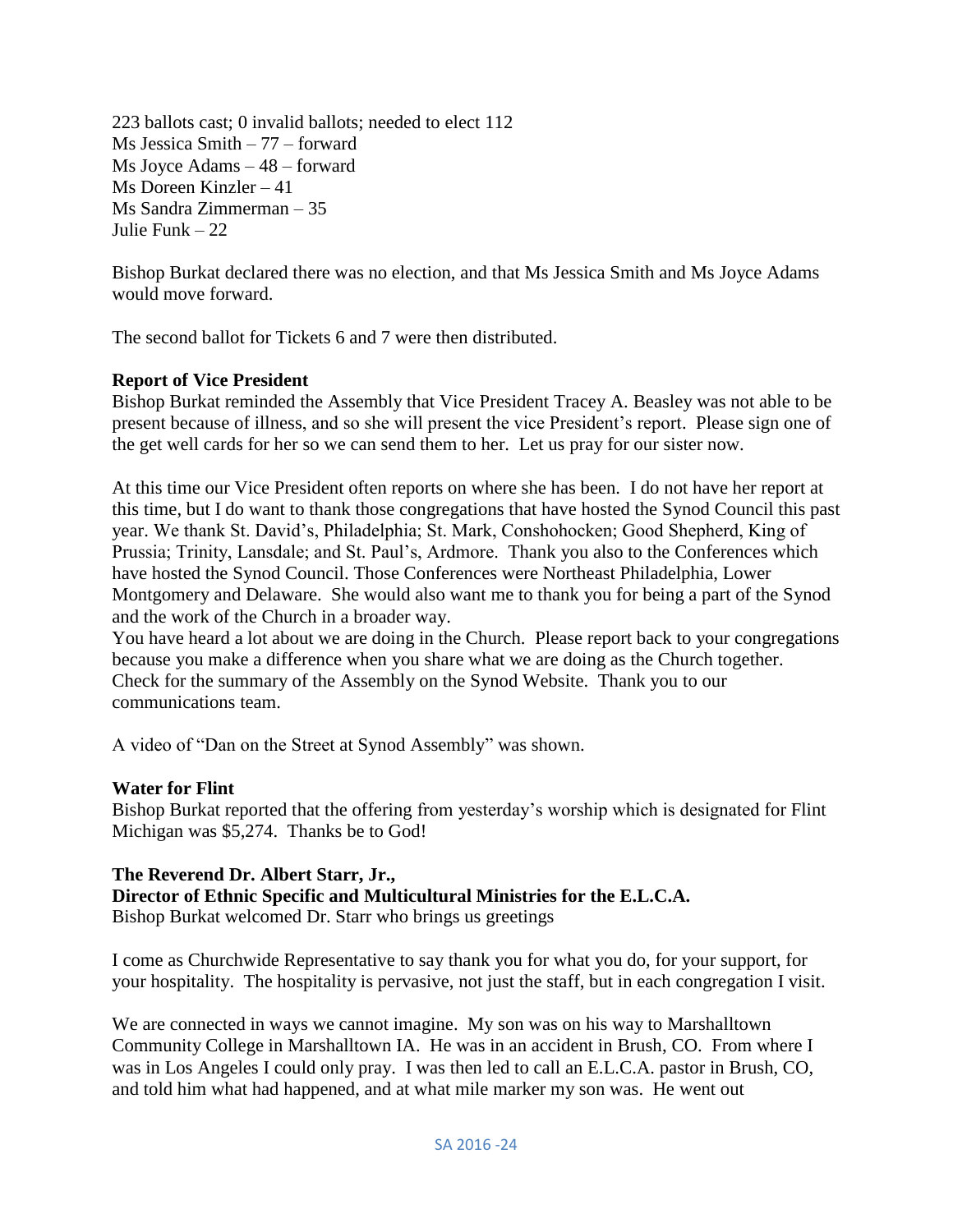immediately and ministered to my son. I got a text from my son, which said "Dad. Your guy came." We do not know how we are connected.

Another example of hospitality. I was invited to preach at Mediator, Philadelphia. I invited nephew who was studying at Temple to come. We visited Mediator Lutheran and he was welcomed by young adults, who surrounded him. I let Pr. Goodrich know that if this continued, this would likely bring his mother, and then his grandmother. And that's exactly what happened. He loved that congregation because of how well he was received there.

Recognition of those connected with ELCA – Pr. Patricia Davenport, Director of Evangelical Mission, Pr. Jennifer Ollikainen, Ms Yvonne Lembo and her work as Regional Gift Planner with the ELCA Foundation.

Video from Bishop Eaton – We are Church for the Sake of the World

Dr. Starr spoke of the various ways in which the offerings of members of our congregations across the Church are used. Out of \$1.8 billion received by our congregations in 2015 2.7% goes to the Churchwide organization. This does not include money given to World Hunger, Disaster Response, other ministries or the ELCA Appeal. With this money we have started 62 congregations in the United States, and have mission starts all around the world. These starts happen because of the connections we make and the hospitality we share.

Please remember "Freed and Renewed in Christ – 500 years of God's Grace in Action." Join in the program running alongside the Churchwide Assembly in New Orleans this August, either by live streaming or by going to the Grace Gathering. Other work we do together includes AMMPARO – means protection – is an initiative to work with migrants and their families, and justice issues related to immigration. ELCA Votes is working to make a just and accessible system for all to register their voice.

Through our 3 expressions of our church we are able to seek justice and walk humbly with our God, being Church for the sake of the world. Thank you for what you do to support this work we do together for the sake of the world.

#### **Still Reforming Resources –**

The Rev. Martin Seltz Publisher, Worship, Music, Congregational Life for Augsburg Fortress

As you ponder how to incorporate this occasion into the life of your congregation think about this question: Why celebrate the 500<sup>th</sup> anniversary? Because we need to reflect on where we have been, and to thank the God who has led us this far on our way. How do we observe this anniversary? By still reforming! We can observe the reformation by doing reformation!

How can we lift this up with an eye to how the world is seeing us, and how the world will look on us in the midst of this celebration? Our instinct is to have a big party. But we need to recognize we are broader than our old ethnic heritage. We are Swedish, but also Swahili. So we engage in thanksgiving, but with lament. We have recognize of our view on history, but hold in tension the way our "exceptionalism" can continue to divide.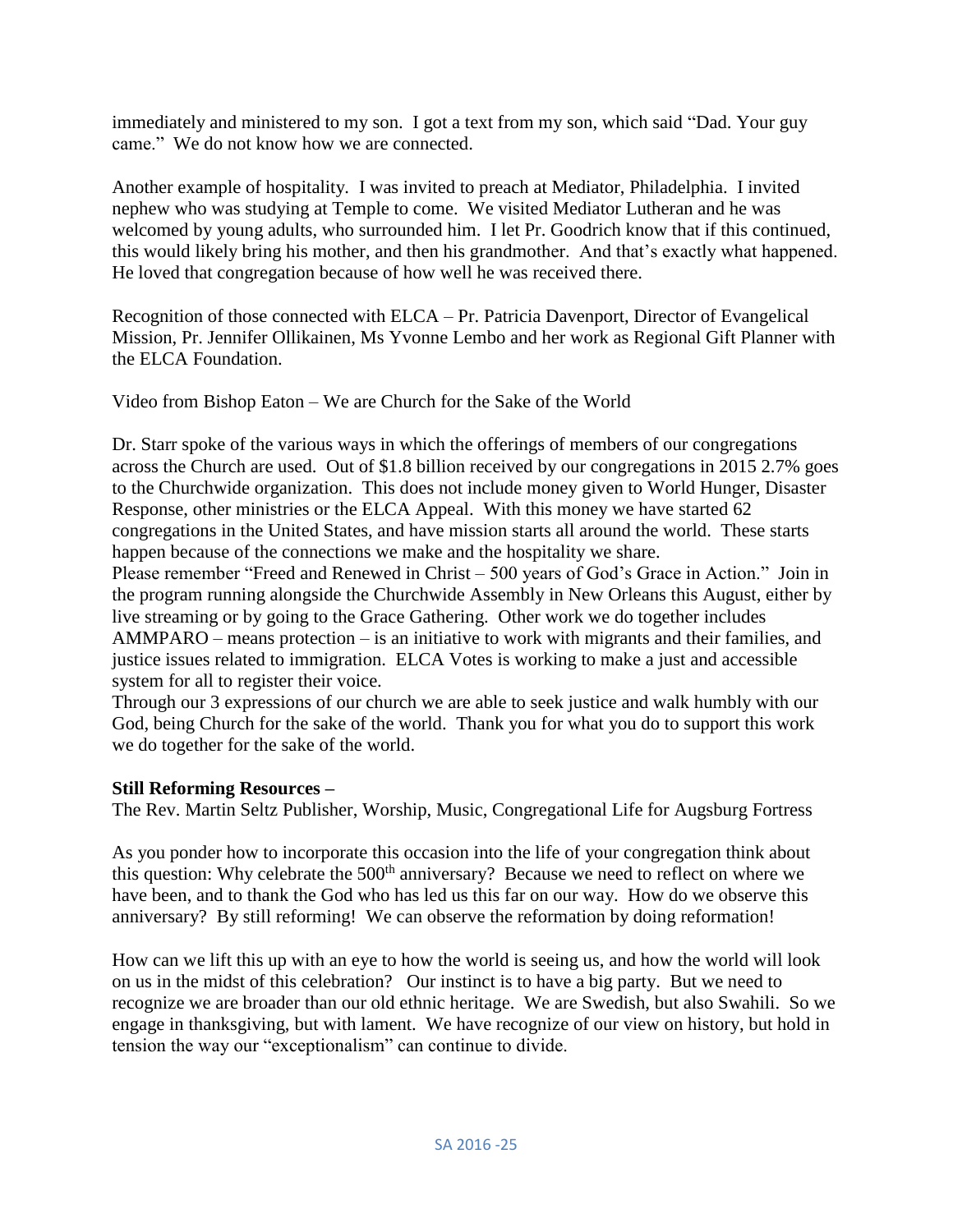No one is giving anyone a blueprint as to how we should, or even if we should, celebrate this anniversary. But ELCA500.org will have many options and resources to bring to your congregations. The Reformation 500 Sourcebook will be available June  $15<sup>th</sup>$ , 2016. Together by Grace: Introducing the Lutherans will be available August 1, 2016. There are also other resources, such as Papa Luther: a Graphic Novel. There are Ecumenical Resources, Confirmation and adult study resources. There will be many ways for us to commemorate this Anniversary, as we are still reforming.

## **Tanzania Companionship Team**

Pr. Brad Burke is the staff person who is now overseeing this work. He introduced Ms Nancy Shaw, Chair of the Team and Ms Susan MacPherson, who was our missionary to Tanzania until last year.

Ms Macpherson shared about the Erente school, which is a school for the blind in Tanzania. It is not exclusively a Lutheran School, but the children sing in the local Lutheran church. It is known throughout the country. The Government pays for the teachers, but everything else falls on the school.

A video showing eh work of the school was played. This past Lent, \$2,900 was raised in Lenten offering for purchasing braillers for the school! Please consider becoming a partner with us in this ministry

## **Moving forward Young Adults**

Pr. Burke is also the staff person who coordinates our work with Young Adults in this Synod. He spoke of the ELCA program for Young Adult in Global Mission, and introduced Ms Courtney Step who will be serving in Africa for a year as a part of YAGM.

This is one of the things we are doing. In addition we are starting new programs. We assembled personal care kits for homeless kits, and then on "God's Work Our Hands" day we distributed over 2,000 kits.

We have been working with Rick Melheim to start a new experimental approach for crossgenerational faith formation. We held a Young Adult Happy Hour at St. Mark Conshohocken, and we are coordinating a whitewater rafting trip. Encourage young adults to join our Facebook group, and subscribe to our new e-newsletter.

The South Dakota Servant trip is coming up. It is called the "Faith on the Frontier" servant trip. Lutheran Night at the Phillies will support this trip. And the Phillies are winning! There will be prizes; the 1<sup>st</sup> place prize: throw out the first pitch! That night's 50/50 will go to support this trip.

Ms Step shared about the trip. "We go to South Dakota every three years, and work with members of the Native American tribe on their reservation, painting and fixing things around their community."

#### **Second report of the Committee on Reference and Counsel**

The Reverend Ray Miller brought Resolution 2 to the floor for consideration, and as indicated the Committee proposes a Substitute resolution. It contains some friendly tweaks. It is a resolution that is being considered in other synods as well.

#### **Memorial to Churchwide Assembly regarding the African Descent Community**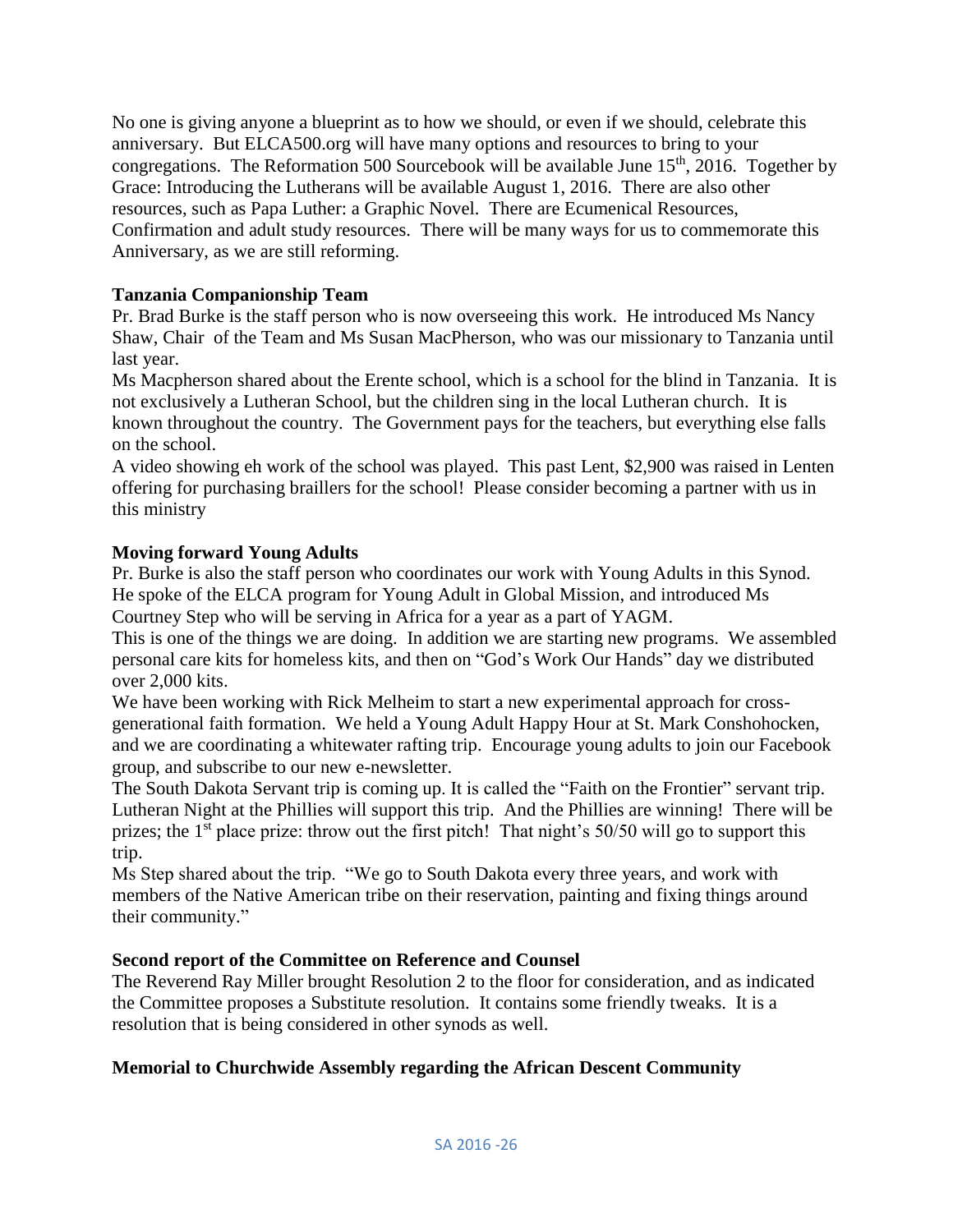**S. A. 16.05.05 Resolved, that the Southeastern Pennsylvania Synod Assembly memorializes the 2016 Churchwide Assembly of the Evangelical Lutheran Church in America (ELCA) to include as part of its observance of the 500th Anniversary of the Reformation and the commemoration of the United Nation's International Decade of People of African Descent the following:**

**1. Request the Church Council Churchwide Assembly to create a "Declaration of the ELCA to the African Descent Community" similar to the "Declaration of the ELCA to the Jewish Community (4/18/1994)" acknowledging the Lutheran church's complicity in the 400+ years of slavery and the oppression of other marginalized groups; that people of African descent were victims of slavery, the slave trade and colonialism and continue to be victims of its consequences; and, the ELCA has perpetuated racism and discrimination through attitudes, actions, policies and practices these communities still endure. The Council will bring this "Declaration" This Declaration shall be brought to the 2019 Churchwide Assembly for its consideration and action with a recommendation to include this Declaration in the governing documents of the ELCA;** 

**2. Request the Church Council Churchwide Assembly to require the Theological Education Advisory Council (TEAC) those who provide oversight and support for theological education in the ELCA in partnership with the Conference of International Black Lutherans (CIBL) to recognize and dismantle white hegemony by lifting up, encouraging and incorporating academic exploration of Black Liberation theology across ELCA educational expressions, to allocate funds for the development of resources and to accomplish this by the 2019 Churchwide Assembly; and,**

**3. Request the Church Council Churchwide Assembly to require the Congregational and Synodical Domestic Missions Unit of the ELCA, to work in partnership with the African Descent Lutheran Association to increase by 10% the number of African Descent leaders, congregations and communities served, thereby renewing its commitment (see African Descent Strategy, CWA, 2005) to create, sustain, reinvest in and support this plan of action by the 2019 Churchwide Assembly and to encourage Synods and congregations to do likewise.** 

The changes recognize that the Synod Assembly speaks to the Churchwide Assembly. The Synod Council would speak to the Church Council. This is to make the document more consistent in who addresses whom. The reason the Theological Education Advisory Council has been struck is because this Council existed when this resolution was written, but it has now disbanded, and we ask the Churchwide staff to forward this to the appropriate group. A note that section 3 is essentially a reiteration of what is in our governing documents.

Bishop Burkat noted while we are making changes, the Unit listed in section 3 has changed. The new name is Domestic Missions Unit, not Congregational and Synodical Missions Unit. Can we by consensus make that change, too? The Assembly concurred.

On behalf of the Committee I move this Substitute.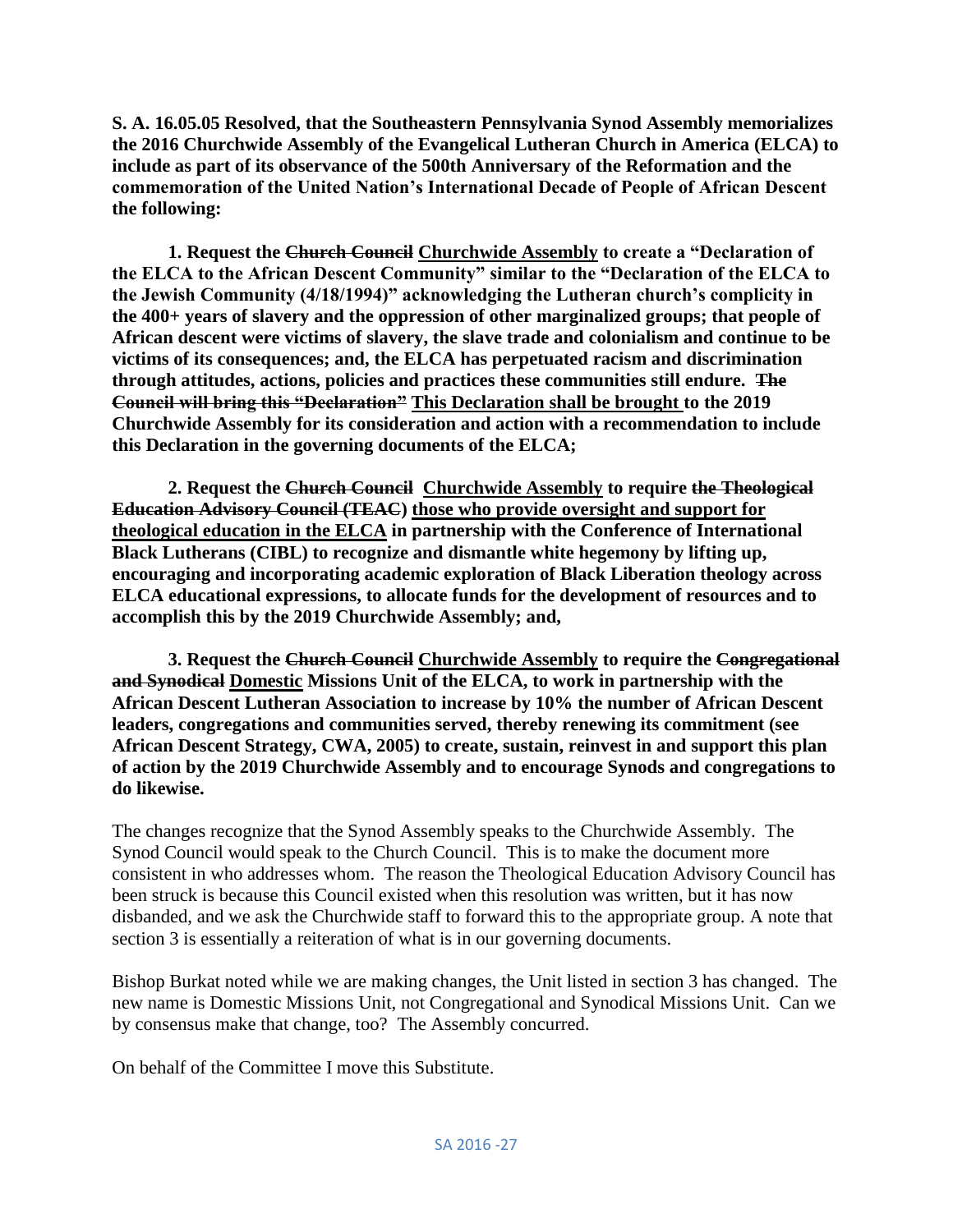Bishop Burkat noted we do not need a second, and so the Substitute resolution is on the floor.

Ms Meredith Harris, St. Matthew, Springfield. There is a reference in the first section to a Declaration for the Jewish community. Can we hear a bit of what this was?

Bishop Burkat replied that this is a response to the Jewish community regarding comments from Luther that were disparaging to the Jewish community and helped to justify the Holocaust. At the Holocaust museum in DC there is a copy of the declaration, and a letter of apology.

Mr. Peter Quigley, Little Zion, Telford asked if the ELCA is then assuming historical corporate guilt for issues that are well older than the ELCA is.

Pr. Miller does not have enough information. Perhaps there are those from the group that is presenting the resolution that can speak to this.

Bishop Burkat asked if it is the African Descent Lutheran Association.

Pr. Miller stated Joyce Brown Adams is listed as the sponsor.

Ms Joyce Adams said that the African Descent Lutheran Association is a sponsor of this resolution. We know the ELCA is only 30 years old, but it is the current body of the predecessor bodies.

Bishop Burkat pointed out we are the successor body to and the oldest synod in the United States, the Ministerium of Pennsylvania and Adjacent States, dating back to Henry Melchior Muhlenberg and the colonial days of the nation. If one subscribes to culpability for predecessor bodies then it is fair to assume historical guilt. If not, one could disagree with this.

Ms Karen Rosenberger, Holy Communion, Philadelphia. The document on the screen says 400 years in the first section. I think you read 500. Is it 400 or 500 years?

Pr. Miller replied it is 400 years, actually 400 plus.

Mr. Quigley commented that the first section states "the ELCA has perpetuated racism." This feels like it contains a lot of sentiment, but it should be filled out with specific examples so it isn't just sentiment.

Pr. Patricia Davenport, Director of Evangelical Mission – You do NOT want me to give examples. I was at the Churchwide offices three weeks ago when an African American woman named Venus Williams who came to present about Alice's garden. She did not wear a badge. She had walked down a corridor of the offices in the ELCA, and she was in an elevator where people were discussing and challenging why these Pastors of color needed to meet on their own. Are they going to give us minutes of their meeting? They were talking about people of color in front of a person of color as if they aren't even there. How big is an elevator?! This is what happens with institutional racism. There is a social blindness where persons of color are not even seen as being there! When I was a child I was sent to the suburbs to be exposed to the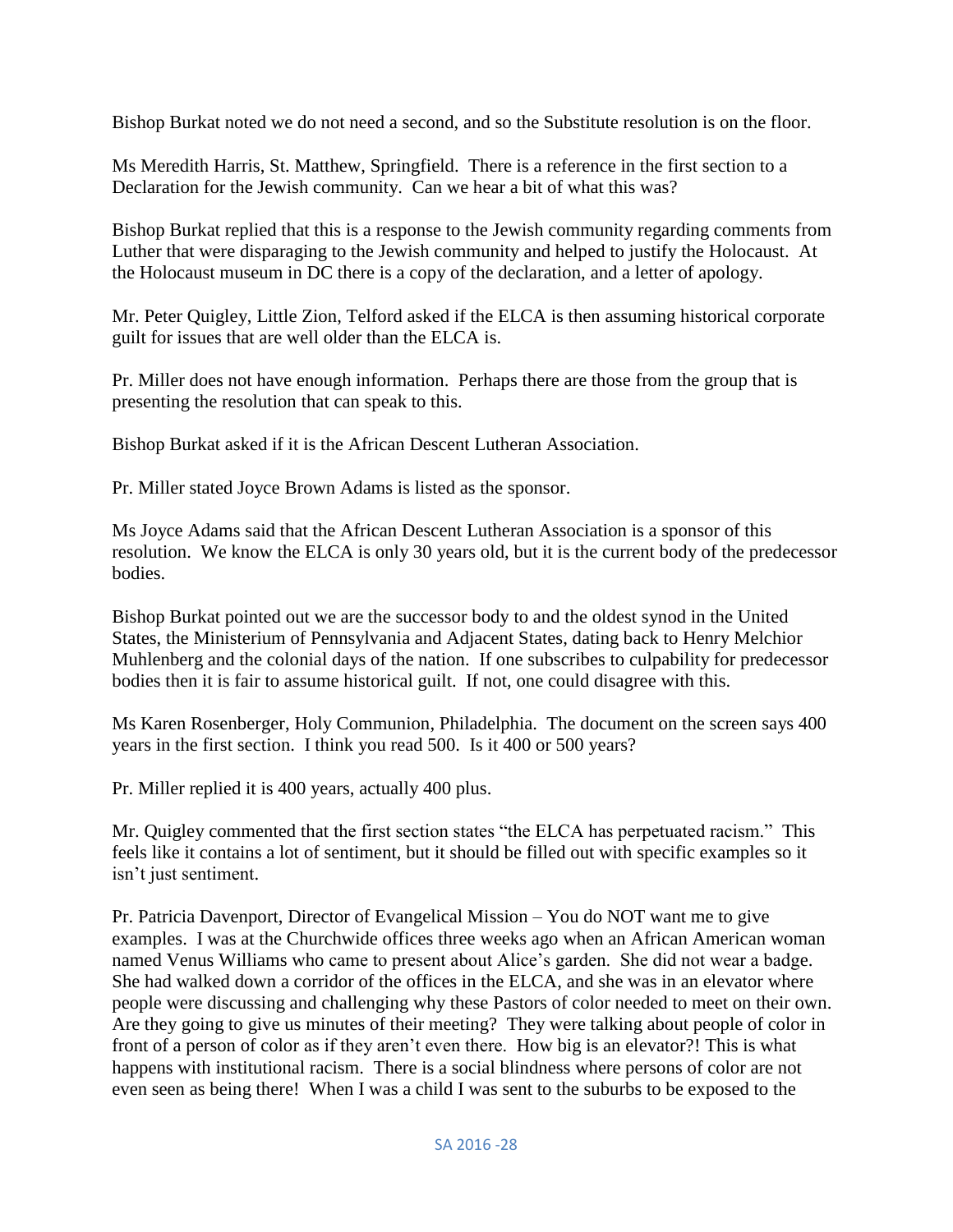broader Church. I stayed with a white family for a week, and when I went to the swimming pool, the pool emptied out when I went in the water. And this is what I have experienced as part of the Church!

Mr. Quigley – I think examples like these should be added. I think they strengthen the argument.

Bishop Burkat – we cannot ask others to add to their stories. And we can't just add to other's resolutions.

Pr. Davenport – Let me clarify where this is coming from. It is coming from the African Descent Lutheran Association in the Churchwide expression. It is not just from this chapter. Bishop Burkat – Yes, this is bigger than just this Synod's resolution.

Ms Queen Sutton from St. Peter's Lutheran Philadelphia I have a word for all of us: think! Look at your heart and realize we have to bridge this gap. Think about how we bridge this gap. This is America. We need to bridge blacks from the post slavery syndrome in their thinking. This pain goes on and we have to be what the Church is all about.

Pr. Susan Lynch – speaking in favor of resolution – I am serving my  $5<sup>th</sup>$  congregation and I have seen racism present in each of the congregations I have served, including a current staff member who was asked what they were doing in the building after dark.

Joe Mckeon from Redeemer Jamison – Can I get a written copy? I can't get it on the app.

Mr. Robert Masser, Upper Dublin – I am in favor of resolution, but is the date correct? Are we asking for something before we submit it?

Pr. Miller – we would send this to the 2016 Churchwide Assembly, requesting a response be made by 2019.

Ms Sandra Zimmerman – I want to say a word about guilt, and if the ELCA is too young to accept guilt. Jesus Christ accepted our guilt from before we were even born. I think we need to do the same.

Pr. Karen Sease, Grace Pottstown – In Matthew Jesus said if you have a gift but realize you have a grievance against brother leave gift and go. We cannot wait. I have wronged my brothers and sisters. We must act now before we offer our gifts at the altar.

Pr. Nathan Krause, Redeemer Jamison – last night my son asked me "What is a synod assembly?" I said "It is people getting together to decide how we should do ministry together." I think this is an example of this. We need to figure out how we walk together. And forgiveness is a big part of this. I will vote in favor and hope I can stand side by side with my sisters and brothers in the Church.

Pr. Serena Sellers, Peace, Tohickon – this is not about guilt, but about responsibility. This calls us as the whole Church to become aware and think of things about which we are not even aware,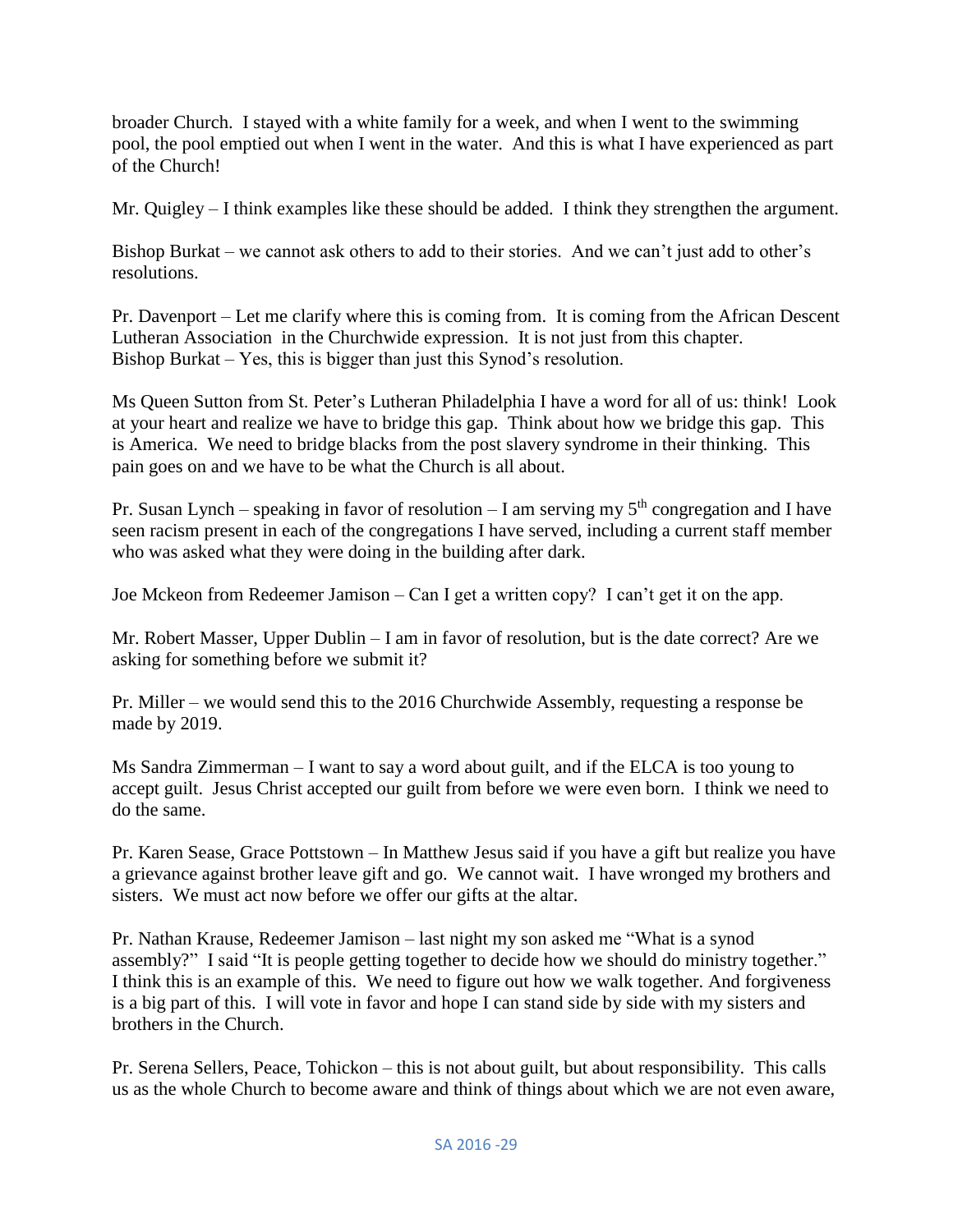so that we can make change. We need to become aware of how others are living and experiencing life. I served as an intern at Lord God of Sabaoth, St. Croix in the U.S. Virgin Islands where blacks have been Lutheran for as long as those of us in PA. While we have a past, we also have a present, and a future. This is about the future of how we love God's people together.

Pr. Matt Ollikainen, Christ, Barto – I did not hear the gentleman from Telford as speaking against, but looking for clarification and deeper meaning. Are there whereas's in the original that could give further background and elucidation?

Pr. Miller – the original resolution did come with whereas's. I do not know if they are available.

Bishop Burkat –I don't think there are enough whereas's to cover all the questions. The people before us are the whereas's.

Joe McKeon, Redeemer Jamison – Which aspects of Black Liberation theology do you wish to include? Some are rather controversial.

Pr. David Deal, Evangelical Durham – At the Lutheran School of Theology at Chicago we learned that in Black Liberation theology none of us are free until all of us are free.

Pr. Rosa Key – I call the question

Bishop Burkat clarified to the Assembly that we will need a two-thirds vote to close debate, after which we proceed immediately to voting on the resolution. The Assembly voted to close debate.

Bishop Burkat moved straight to the vote on the resolution before the house. The Assembly adopted the resolution.

Pr. Miller informed the Committee on Reference and Counsel that they will not to meet.

#### **Prayer**

Mr. Henry Strobel closed this session with prayer

*The assembly recessed for lunch, to reconvene at 2:00.*

## **Saturday Afternoon, May 7, 2016**

Pr. Daniel Spigelmyer led the Assembly in prayer.

#### **Recognition of 50th Anniversary Celebrant The Reverend Paul A. Hagedorn**

My father was a pastor, and I remember being at his fiftieth anniversary of ordination. I remember his theme: "Is everybody in?" I think that is still a good theme for us today a well. As we gather and discuss the things which have been before us, we need to ask the question "Is everybody in?"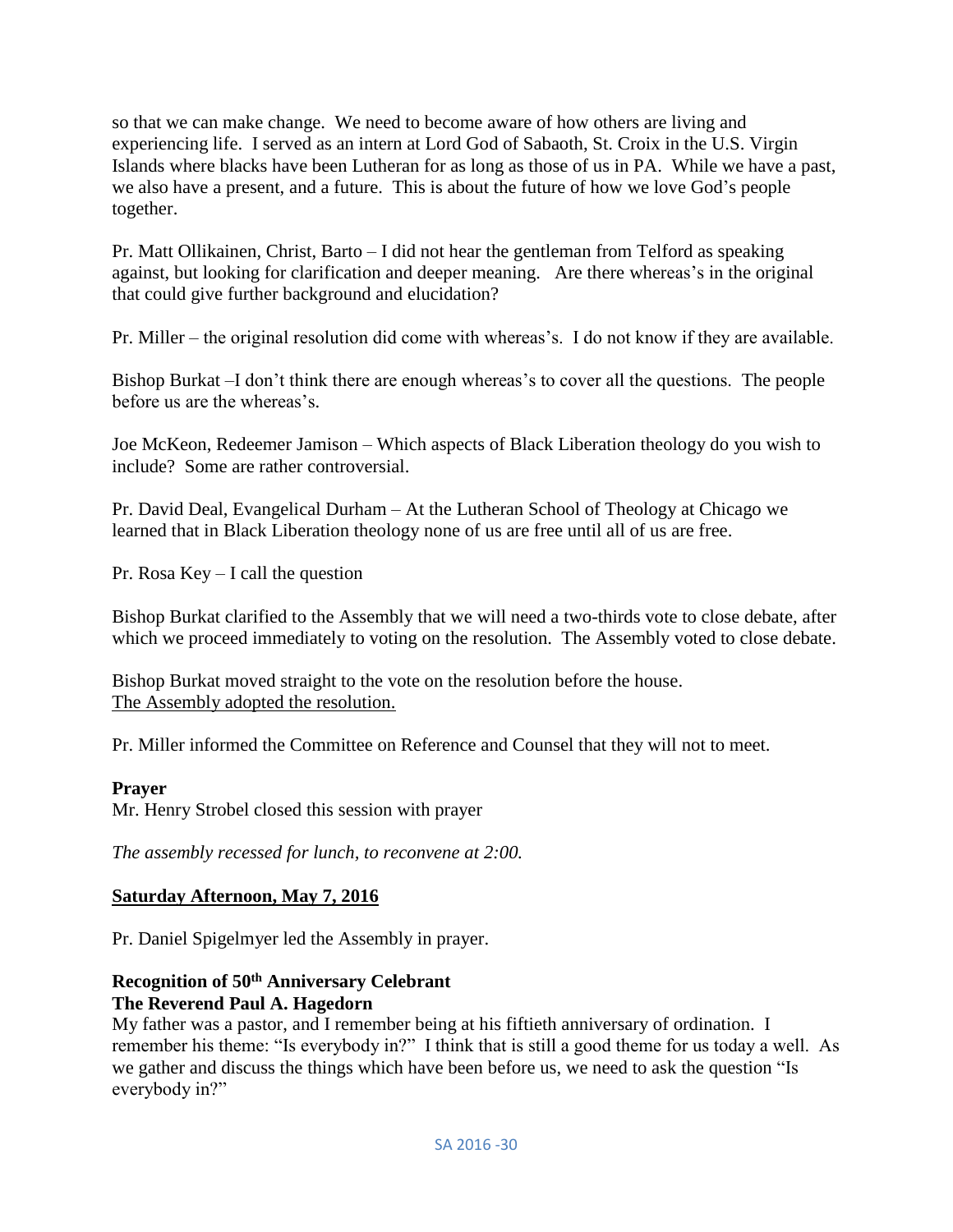The Church is at a crossroads, and I take seriously that word *cross*roads. We need to continually be sure we are proclaiming the cross and what it means. I am reminded of the Small Catechism and its call to not just avoid the don'ts, but focus on what we are to do. As the other evangelicals point out the negative, we need to point out the positive of what we are to do.

Fellow members of the cloth, we need to remember this collar is not a symbol of authority, but of service. We need to remember this as we go about our ministry. We tend to focus on the problems in our church. We focus on the problems to the point where we don't see the mission anymore. The cross on the door reminds us as we go in the door and as we go out, that it is the cross that is our focus and our mission. We need to be there when people are crying out for help. A good name for a church would be Christ the servant, to keep this before us. Thank you for the privilege of serving.

## **Forward Together in Faith Campaign Update Video – 9 reasons to support the Forward Together in Faith Campaign**

#### **Bishop Burkat's "Big Ask"**

We have been talking for a year now about the Forward Together in Faith Campaign. We have talked about a bold \$2.5 million goal. It is bold, but it is doable.

How?

This doesn't happen because we hope for it. It happens because TOGETHER we act on it.

Together we can make this happen. As our Vice President Tracey A. Beasley says, "We Got This!"

I am inviting all of you TOGETHER to prayerfully consider stepping in and being a part of making this bold \$2.5 million goal happen

First, be informed. Know what this vision is about and why it is so important.

Second, be prayerful. Don't just grab a card and fill it out. This is important, faithful stuff. Allow your faith story to guide how you respond.

Third, let this gift take your breath away. Imagine doing something for this campaign that you never thought possible.

Believe it can happen. For this goal to be realized we will need everyone to step in and for everyone to stretch their abilities.

One of our pastors asked me, but Bishop, when are you going to ASK US? This is it. This is the BIG ASK. I'm asking you now.

I am asking individuals and congregations to give. I am asking all rostered leaders to give.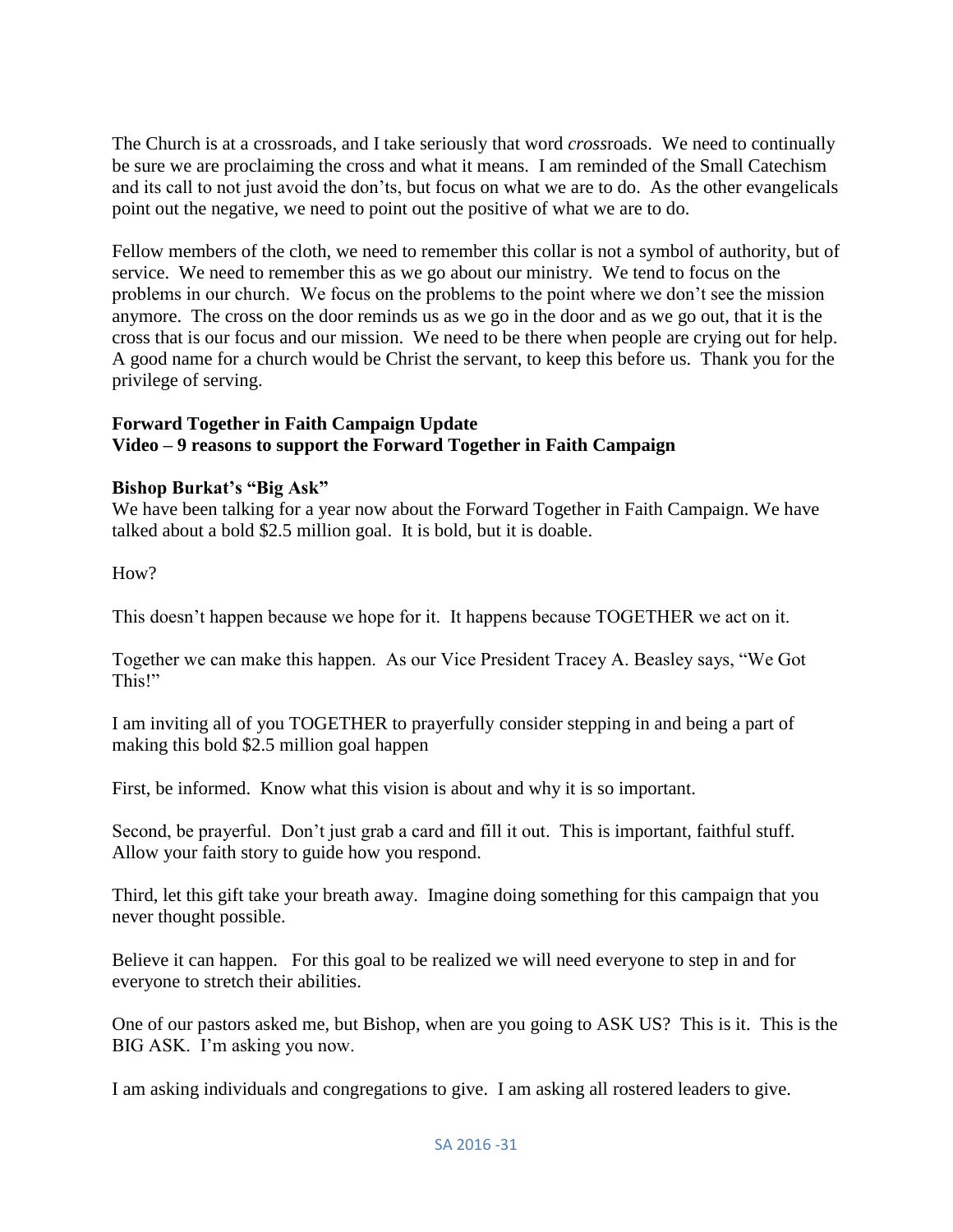100% of our Deans, our Synod Staff and Synod Council have made a gift.

We need \$10 and \$100 gifts, \$10,000 and \$100,000 gifts and everything in between. So far we have almost a quarter of a million dollars pledged from early supporters.

As you embrace this invitation remember – The Holy Spirit is at work here, Christ is at the center of this vision. God believes in us.

We Got This, People. AND TOGETHER WE CAN MAKE THIS HAPPEN!

#### **Final Report of the Committee on Elections and Balloting**

The Reverend Rebecca Eisenhart presented the last of the balloting results.

**TICKET 6, Synod Council – Lay Man at Large** (One to be elected for a term ending 2019) 309 Ballots cast; 0 invalid; needed to elect 155 Mr. William Graham – 165 Mr. Amos Garsaynee – 144

Bishop Burkat declared Mr. William Graham elected.

**TICKET 7, Synod Council – Lay Woman at Large** (One to be elected for a term ending 2019) 313 ballots cast; 0 invalid ballots; needed to elect 157 Ms Jessica Smith – 182 Ms Joyce Adams – 131

Bishop Burkat declared Ms Jessica Smith elected.

Pr. Eisenhart thanked the members of the Elections committee, the pages and the Synod Staff.

#### **Drawing for the Give Aways!**

Pr. Tim Johansen, Temple, Havertown and Pr. Skyle Rea from St. John's Phoenixville

Resurrection Yardley won a free MAP survey, the interpretation, and a navigator for three sessions.

Mediator, Philadelphia won \$1,000 networking grant to attend any training event of your choosing.

Peace Tohickon won the Communications Audit.

Faith, Woodhaven Rd, Philadelphia won a \$1,000 grant to begin a new ministry that would be considered innovative, the second year in row they won.

Pr. Ray Miller of the Committee on Reference and Counsel presented the following resolution, which the Assembly approved by acclamation: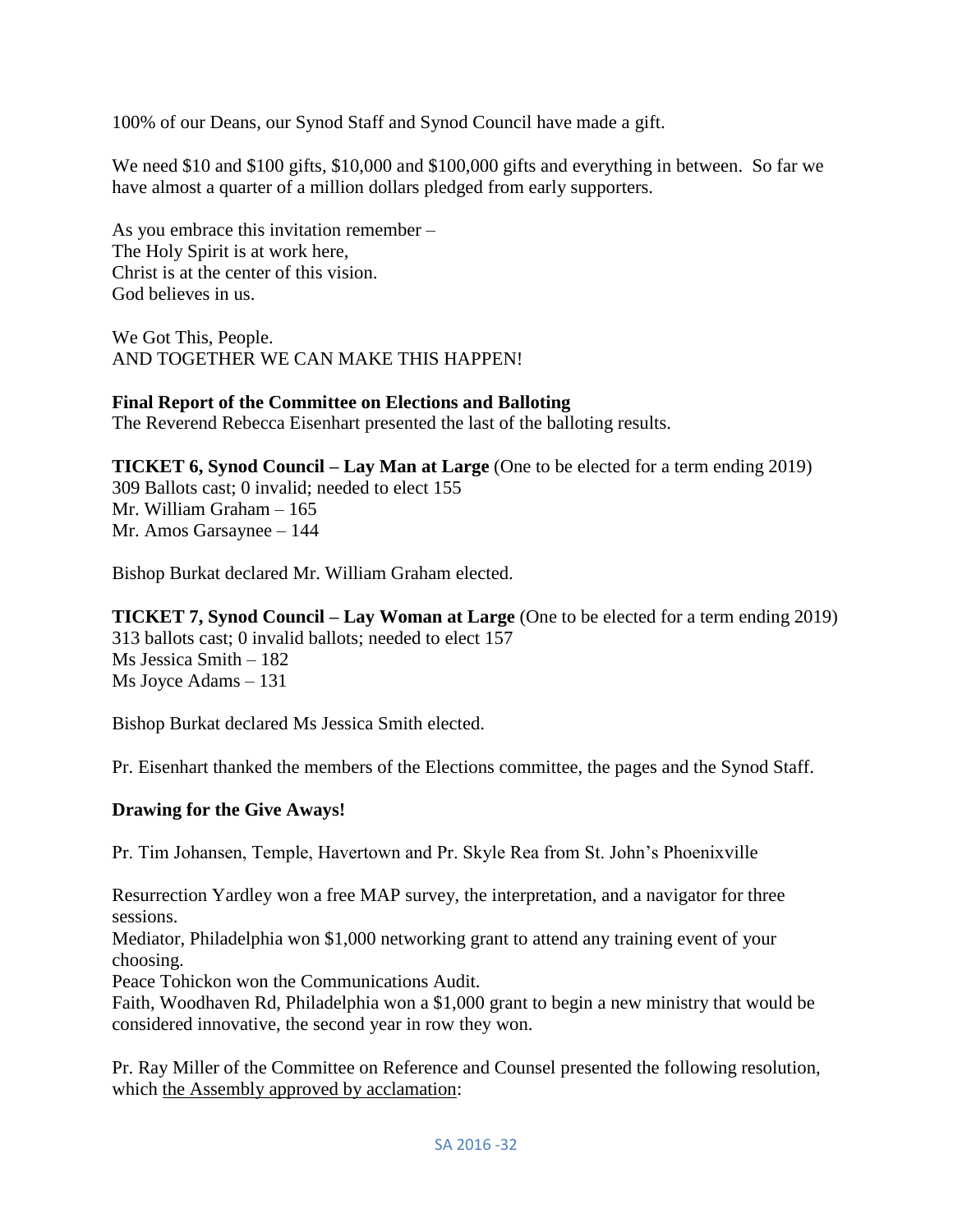**S. A. 16.05.06 Whereas it is right at all times and in all places to give thanks for God's grace and mercy, and the extraordinary gifts of the Holy Spirit which bless the people of God to do God's work with our hands, and** 

**BE IT RESOLVED THAT we offer our appreciation and thankful applause:**

**To our keynote speaker, the Reverend Dr. Kirsi Stjerna; To our ELCA representative, the Reverend Albert Starr, Jr.; To the Reverend Martin Seltz for outlining resources for celebrating the 500th anniversary of the Reformation; To the Franconia Mennonite Church for their unfailing hospitality; To all participants from the Southeastern Pennsylvania Synod of the Evangelical Lutheran Church in America, who offered their energy, skills, and time to prepare for, plan, arrange, and attend this assembly;**

**Let us express our gratitude.**

#### **Recognition, Installation, and Blessing**

Bishop Burkat recognized the Synod Council members whose terms were ending at this assembly and installed the Synod Council members elected at this assembly, installed those members who will be going as Voting Members to the 2016 Churchwide Assembly in New Orleans, and blessing Sister Mary-Julia McKenzie as she moves to her new call in the Churchwide offices in Chicago.

#### **Final Report of the Registrar**

Ms. Outterbridge presented the final report of the Registrar:

**Total voting membership,481 ;** total number of pastors under call, 171; total number of retired pastors voting, 24; total number of associates in ministry, deaconesses, and diaconal ministers under call, 5; total number of retired associates in ministry and deaconesses voting, 3; total number of lay voting members certified, including council members, youth, and young adults, 278; total number of "persons of color and/or persons whose primary language is other than English" in the previous total, 81; percent of "persons of color and/or persons whose primary language is other than English" of total voting membership, 17%; number of female lay voting members, 139; number of male lay voting members, 106; number of youth/young adults members, 16.

**Total registered (actually in attendance) voting membership, 459;** number of pastors under call registered, 150; number of retired voting pastors registered, 23; number of associates in ministry and deaconesses under call registered, 5; number of retired associates in ministry and deaconesses registered, 3; number of lay voting members registered, including council members, youth, and young adults, 243; total number of "persons of color and/or persons whose primary language is other than English" in previous total, 81; percent of "persons of color and/or persons whose primary language is other than English" of total voting membership, 18%; total number of visitors and guests registered, 88.